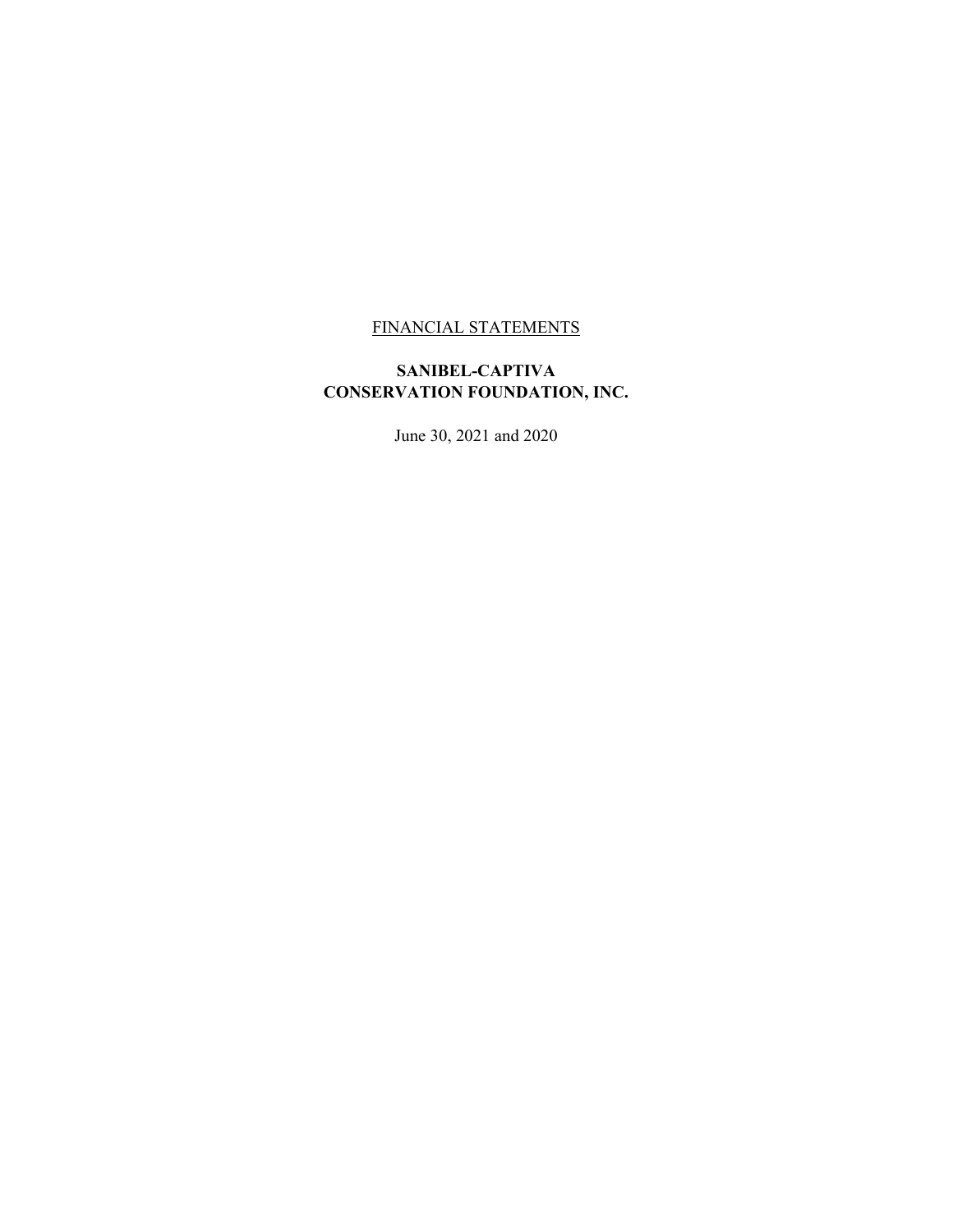# **CONTENTS**

## Page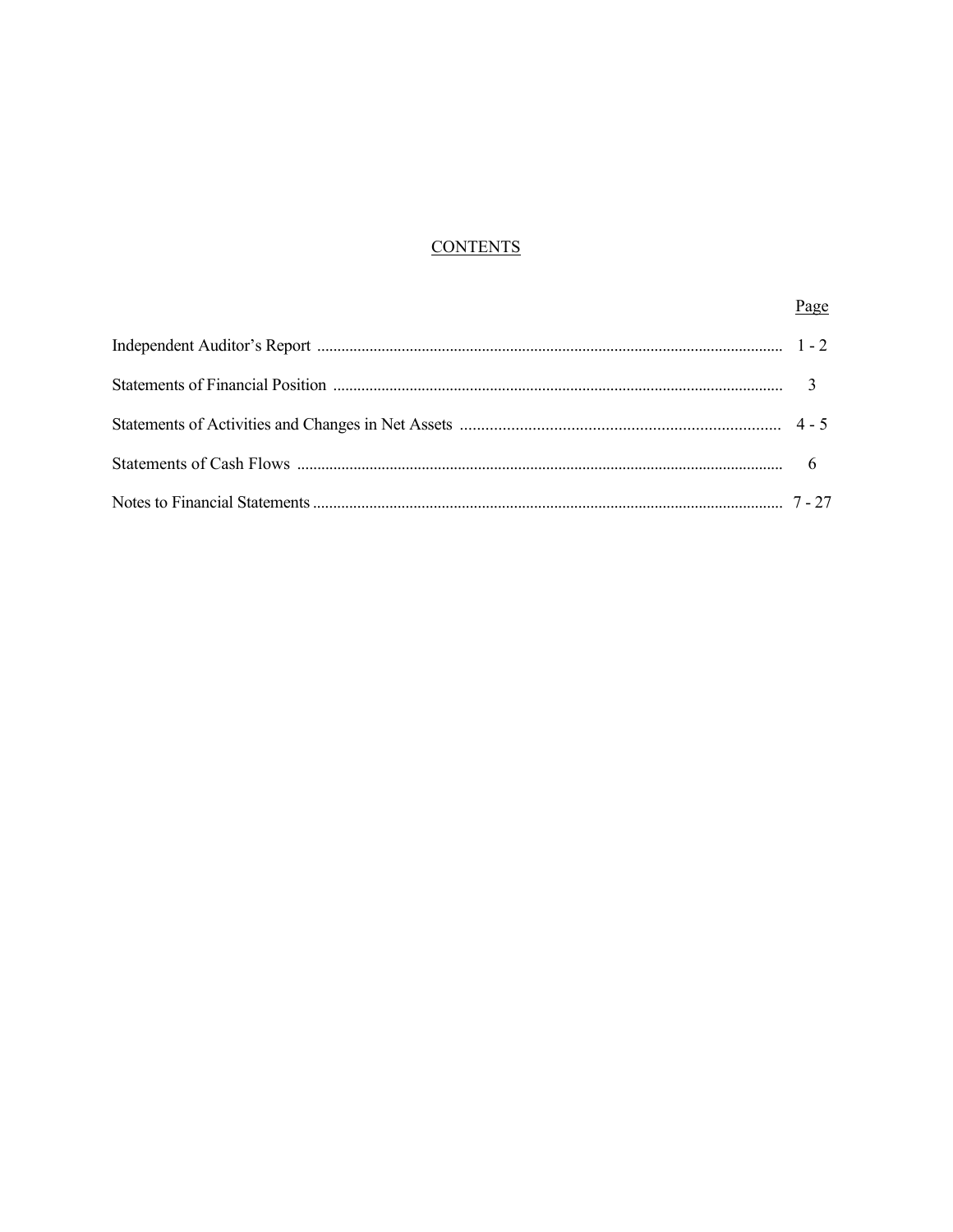

January 21, 2022

Board of Trustees Sanibel-Captiva Conservation Foundation, Inc. Sanibel, Florida

### Independent Auditor's Report

We have audited the accompanying financial statements of Sanibel-Captiva Conservation Foundation, Inc. (a nonprofit foundation), which comprise the statements of financial position as of June 30, 2021 and 2020, and the related statements of activities and changes in net assets and cash flows for the years then ended, and the related notes to the financial statements.

### **Management's Responsibility for the Financial Statements**

Management is responsible for the preparation and fair presentation of these financial statements in accordance with accounting principles generally accepted in the United States of America; this includes the design, implementation, and maintenance of internal control relevant to the preparation and fair presentation of financial statements that are free from material misstatement, whether due to fraud or error.

### **Auditor's Responsibility**

Our responsibility is to express an opinion on these financial statements based on our audits. We conducted our audits in accordance with auditing standards generally accepted in the United States of America. Those standards require that we plan and perform the audit to obtain reasonable assurance about whether the financial statements are free from material misstatement.

An audit involves performing procedures to obtain audit evidence about the amounts and disclosures in the financial statements. The procedures selected depend on the auditor's judgment, including the assessment of the risks of material misstatement of the financial statements, whether due to fraud or error. In making those risk assessments, the auditor considers internal control relevant to the entity's preparation and fair presentation of the financial statements in order to design audit procedures that are appropriate in the circumstances, but not for the purpose of expressing an opinion on the effectiveness of the entity's internal control. Accordingly, we express no such opinion. An audit also includes evaluating the appropriateness of accounting policies used and the reasonableness of significant accounting estimates made by management, as well as evaluating the overall presentation of the financial statements.

We believe that the audit evidence we have obtained is sufficient and appropriate to provide a basis for our audit opinion.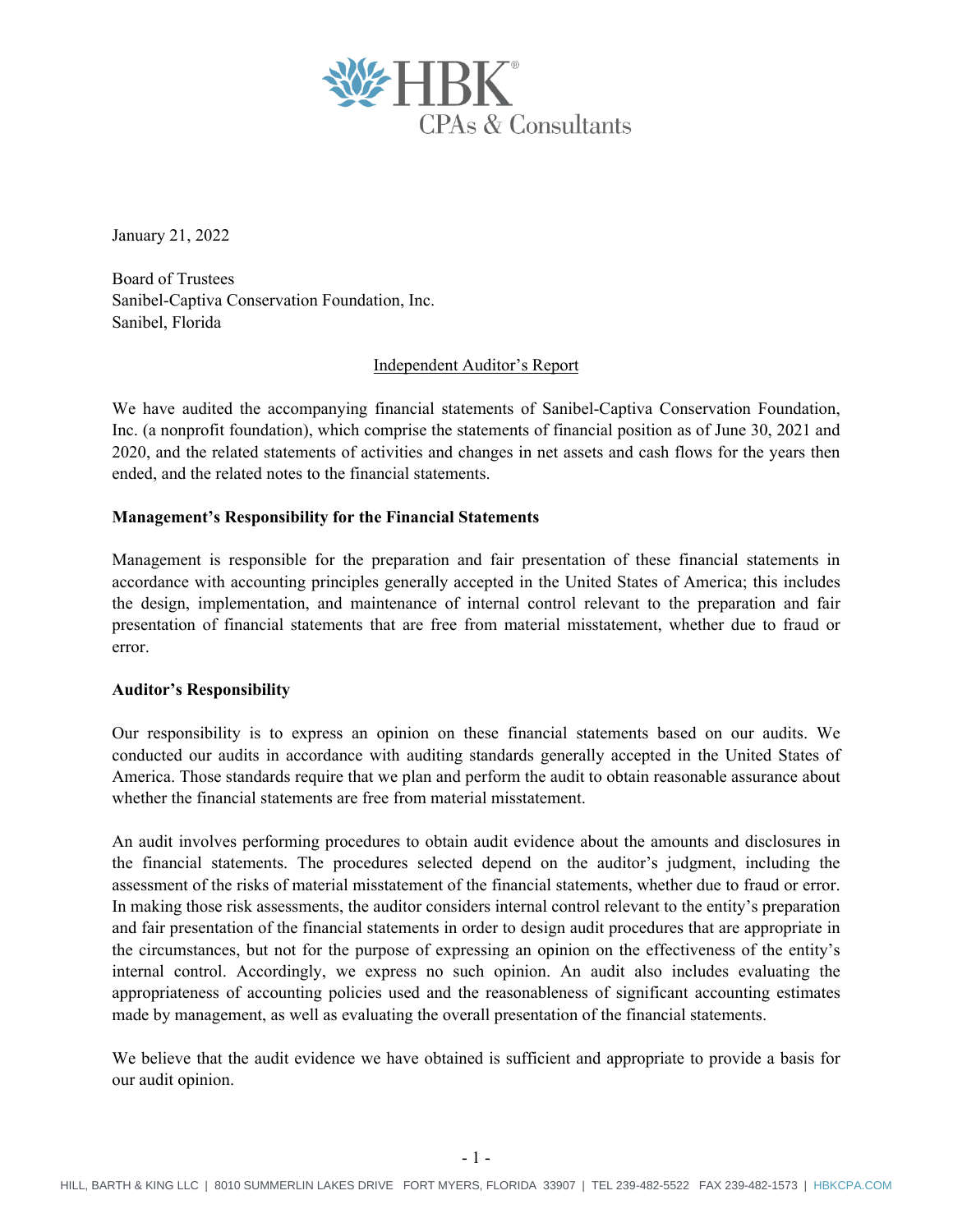#### Opinion

 $\sim$ 

In our opinion, the financial statements referred to above present fairly, in all material respects, the financial position of Sanibel-Captiva Conservation Foundation, Inc. as of June 30, 2021 and 2020, and the changes in its net assets and its cash flows for the years then ended in accordance with accounting principles generally accepted in the United States of America.

Hill, Barth & King LLC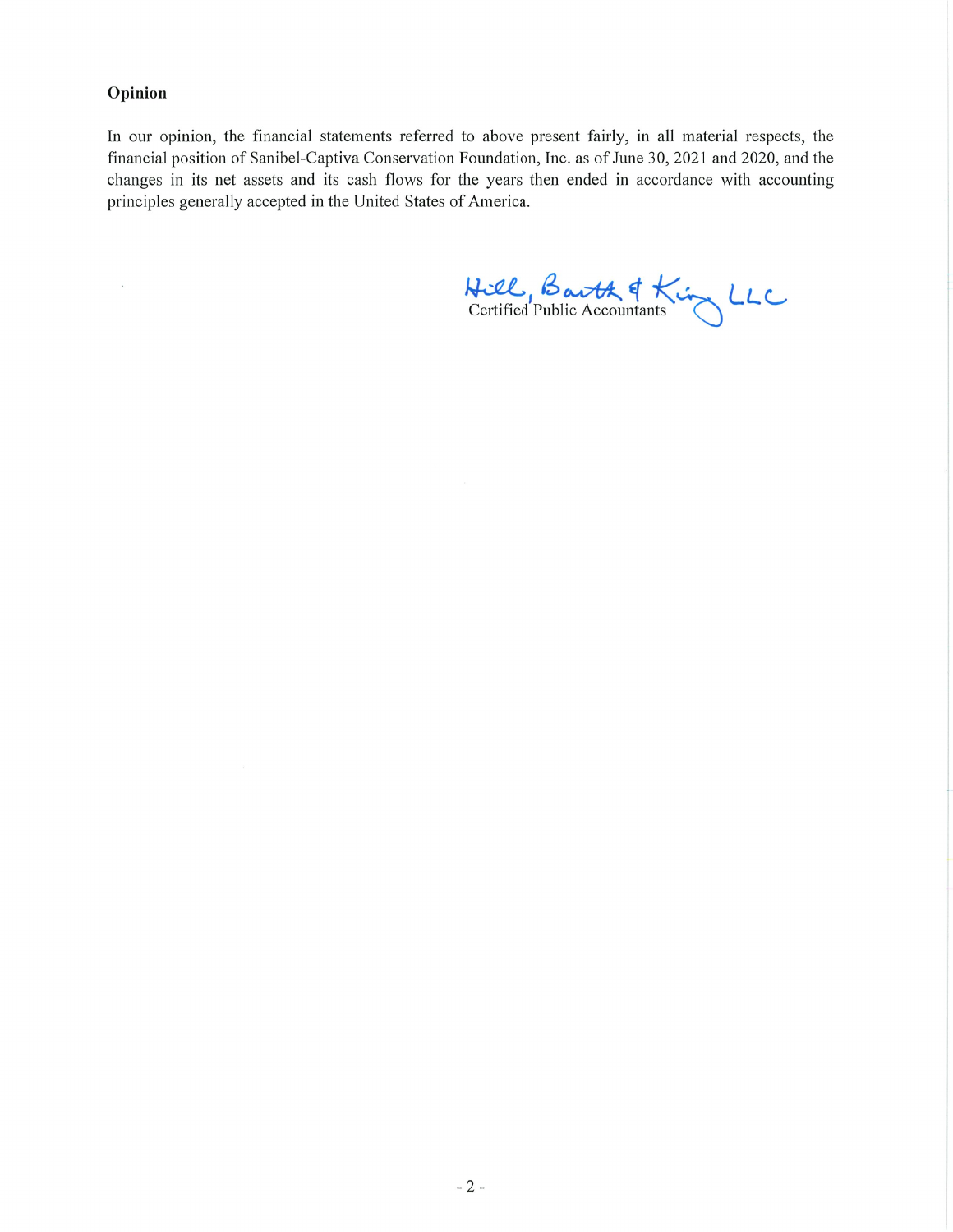# STATEMENTS OF FINANCIAL POSITION

# **SANIBEL-CAPTIVA CONSERVATION FOUNDATION, INC.**

## June 30, 2021 and 2020

|                                                         |                                  |                           | 2021       | (As Restated)<br>2020 |
|---------------------------------------------------------|----------------------------------|---------------------------|------------|-----------------------|
| <u>ASSETS</u>                                           |                                  |                           |            |                       |
| Cash                                                    |                                  | \$                        | 7,495,875  | \$<br>2,596,675       |
| Investments                                             |                                  |                           | 8,112,043  | 8,401,200             |
| Reimbursable grant receivables                          |                                  |                           | 55,991     | 66,715                |
| Unconditional promises to give, net                     |                                  |                           | 18,659     | 27,288                |
| Other receivables                                       |                                  |                           | 0          | 5,082                 |
| Inventory                                               |                                  |                           | 41,287     | 58,743                |
| Prepaid insurance                                       |                                  |                           | 128,439    | 133,496               |
| Land                                                    |                                  |                           | 21,201,725 | 17,604,632            |
| Property and equipment, net                             |                                  |                           | 3,731,105  | 3,936,028             |
| Other assets                                            |                                  |                           | 5,400      | 5,400                 |
|                                                         | <b>TOTAL ASSETS</b>              | \$                        | 40,790,524 | \$<br>32,835,259      |
| <b>LIABILITIES AND NET ASSETS</b><br><b>LIABILITIES</b> |                                  |                           |            |                       |
| Accounts payable                                        |                                  | \$                        | 2,132      | \$<br>10,039          |
| Accrued expenses                                        |                                  |                           | 228,344    | 92,284                |
| Deferred revenue                                        |                                  |                           | 80,000     | 50,000                |
| Annuity obligations                                     |                                  |                           | 219,430    | 170,378               |
| Long-term debt                                          |                                  |                           | 0          | 379,260               |
|                                                         | <b>TOTAL LIABILITIES</b>         |                           | 529,906    | 701,961               |
| <b>NET ASSETS</b>                                       |                                  |                           |            |                       |
| Without donor restrictions:                             |                                  |                           |            |                       |
| Undesignated                                            |                                  |                           | 6,232,435  | 5,756,830             |
| Designated by the board:                                |                                  |                           |            |                       |
| Land preservation                                       |                                  |                           | 21,784,644 | 16,065,474            |
| Habitat management                                      |                                  |                           | 116,891    | 574,445               |
| Other                                                   |                                  |                           | 7,233,929  | 5,769,940             |
|                                                         |                                  |                           | 35,367,899 | 28,166,689            |
| With donor restrictions                                 |                                  |                           | 4,892,719  | 3,966,609             |
|                                                         | <b>TOTAL NET ASSETS</b>          |                           | 40,260,618 | 32,133,298            |
|                                                         | TOTAL LIABILITIES AND NET ASSETS | $\boldsymbol{\mathsf{S}}$ | 40,790,524 | \$<br>32,835,259      |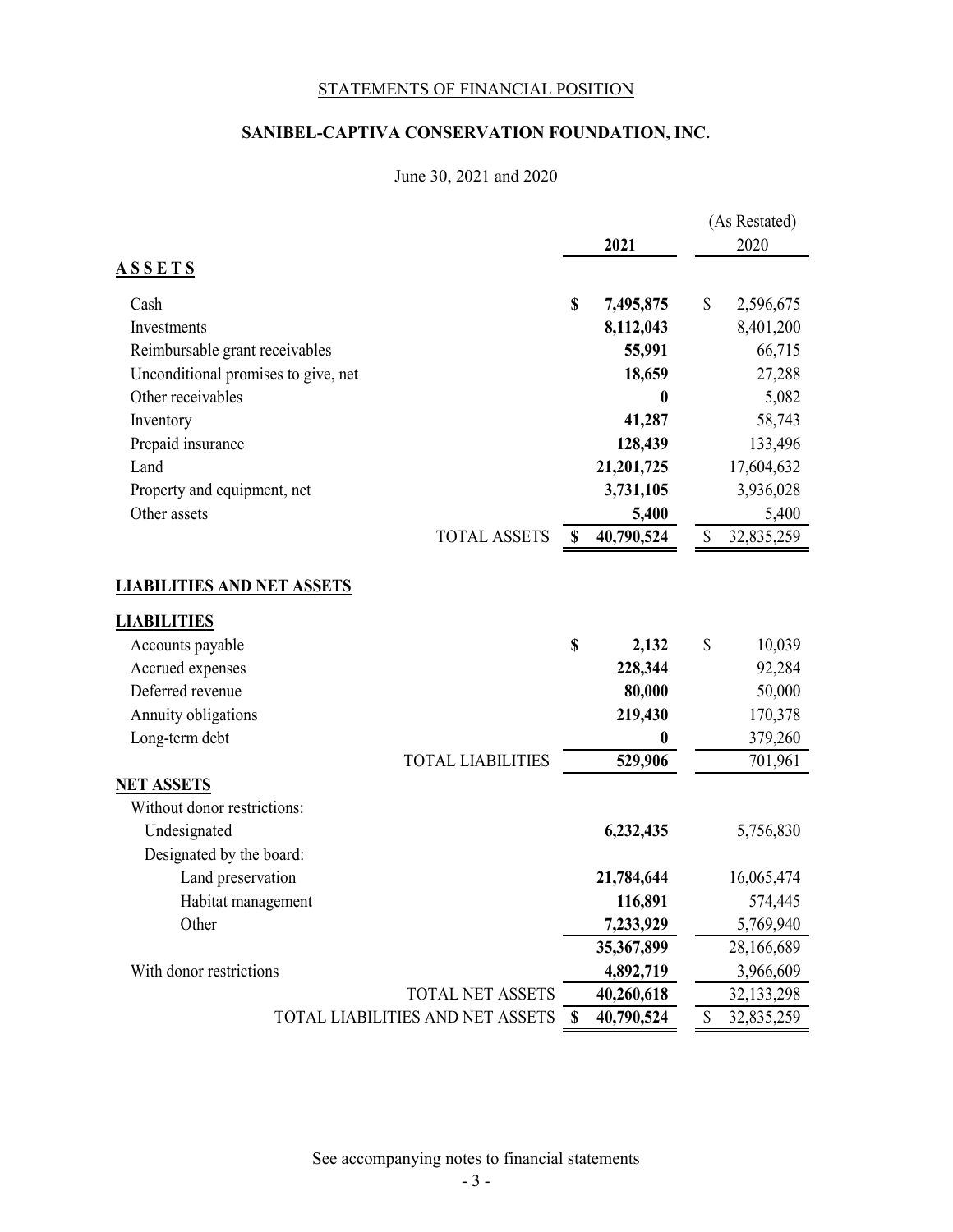# STATEMENTS OF ACTIVITIES AND CHANGES IN NET ASSETS

# **SANIBEL-CAPTIVA CONSERVATION FOUNDATION, INC.**

|                                       | <b>Without Donor</b><br>Restrictions |            | With Donor<br>Restrictions | Total            |
|---------------------------------------|--------------------------------------|------------|----------------------------|------------------|
| <b>REVENUE, GAINS AND</b>             |                                      |            |                            |                  |
| <b>OTHER SUPPORT</b>                  |                                      |            |                            |                  |
| Contributions                         | \$                                   | 9,332,951  | 135,000                    | \$<br>9,467,951  |
| Native landscapes and garden          |                                      |            |                            |                  |
| center sales                          |                                      | 150,865    | $\theta$                   | 150,865          |
| Fund raising events                   |                                      | 164,376    | $\boldsymbol{0}$           | 164,376          |
| Grant revenue                         |                                      | 1,064,157  | $\boldsymbol{0}$           | 1,064,157        |
| Interest and dividends                |                                      | 78,465     | 80,292                     | 158,757          |
| Change in value of investments        |                                      | 574,521    | 852,618                    | 1,427,139        |
| Other revenue                         |                                      | 14,982     | $\theta$                   | 14,982           |
| Gain on disposition of asset          |                                      | 6,394      | $\overline{0}$             | 6,394            |
| Net assets released from restrictions |                                      | 141,800    | (141,800)                  | $\boldsymbol{0}$ |
| TOTAL REVENUE, GAINS                  |                                      |            |                            |                  |
| AND OTHER SUPPORT                     |                                      | 11,528,511 | 926,110                    | 12,454,621       |
| <b>EXPENSES AND LOSSES</b>            |                                      |            |                            |                  |
| Land acquisition                      |                                      | 40,259     | $\boldsymbol{0}$           | 40,259           |
| Native landscapes and garden          |                                      |            |                            |                  |
| center                                |                                      | 384,609    | $\boldsymbol{0}$           | 384,609          |
| Habitat management                    |                                      | 360,974    | $\boldsymbol{0}$           | 360,974          |
| Marine lab                            |                                      | 788,577    | $\theta$                   | 788,577          |
| Environmental education               |                                      | 953,506    | $\boldsymbol{0}$           | 953,506          |
| Coastal wildlife                      |                                      | 445,575    | $\boldsymbol{0}$           | 445,575          |
| Fundraising                           |                                      | 16,525     | $\boldsymbol{0}$           | 16,525           |
| General and administrative            |                                      | 1,337,276  | $\boldsymbol{0}$           | 1,337,276        |
| <b>TOTAL EXPENSES</b>                 |                                      | 4,327,301  | $\boldsymbol{0}$           | 4,327,301        |
| <b>INCREASE IN NET ASSETS</b>         |                                      | 7,201,210  | 926,110                    | 8,127,320        |
| <b>NET ASSETS</b>                     |                                      |            |                            |                  |
| Beginning of year                     |                                      | 28,166,689 | 3,966,609                  | 32, 133, 298     |
| End of year                           | S                                    | 35,367,899 | \$<br>4,892,719            | \$<br>40,260,618 |

## Year ended June 30, 2021

See accompanying notes to financial statements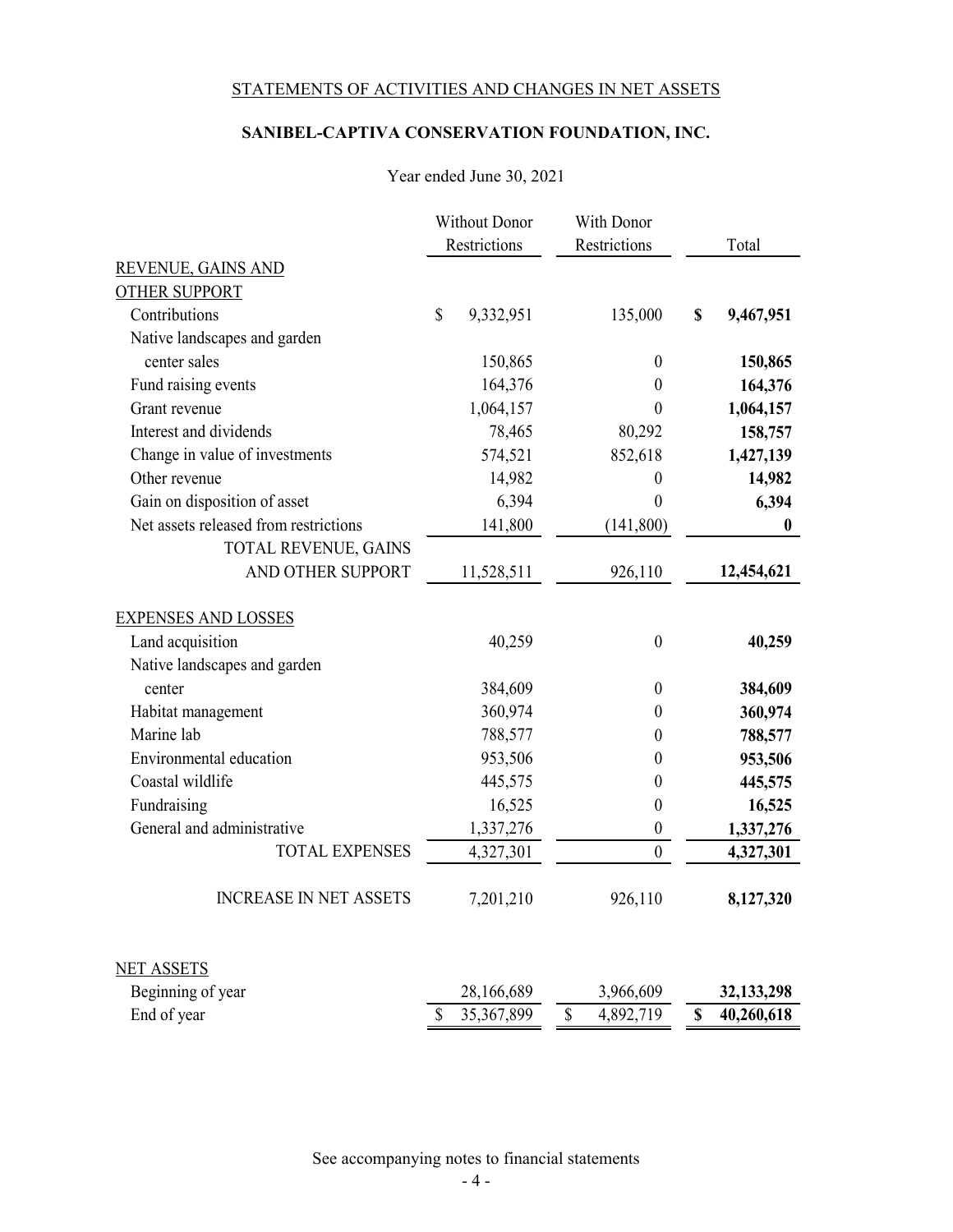# **SANIBEL-CAPTIVA CONSERVATION FOUNDATION, INC.**

## Year ended June 30, 2020

|                                           | (As Restated)<br>Without Donor<br>Restrictions |            | (As Restated)<br>With Donor |    |                |
|-------------------------------------------|------------------------------------------------|------------|-----------------------------|----|----------------|
|                                           |                                                |            | Restrictions                |    | Total          |
| <b>REVENUE, GAINS AND</b>                 |                                                |            |                             |    |                |
| OTHER SUPPORT                             |                                                |            |                             |    |                |
| Contributions                             | $\mathbb{S}$                                   | 3,081,008  | \$<br>93,000                | \$ | 3,174,008      |
| Native landscapes and garden              |                                                |            |                             |    |                |
| center sales                              |                                                | 191,652    | $\boldsymbol{0}$            |    | 191,652        |
| Fund raising events                       |                                                | 397,451    | $\theta$                    |    | 397,451        |
| Grant revenue                             |                                                | 245,991    | 0                           |    | 245,991        |
| Interest and dividends                    |                                                | 168,483    | 55,802                      |    | 224,285        |
| Change in value of investments            |                                                | (205, 948) | (38, 627)                   |    | (244, 575)     |
| Other revenue                             |                                                | 6,208      | 0                           |    | 6,208          |
| Net assets released from restrictions     |                                                | 128,783    | (128, 783)                  |    | $\overline{0}$ |
| TOTAL REVENUE, GAINS                      |                                                |            |                             |    |                |
| AND OTHER SUPPORT                         |                                                | 4,013,628  | (18, 608)                   |    | 3,995,020      |
| <b>EXPENSES AND LOSSES</b>                |                                                |            |                             |    |                |
| Land acquisition                          |                                                | 32,272     | $\boldsymbol{0}$            |    | 32,272         |
| Native landscapes and garden              |                                                |            |                             |    |                |
| center                                    |                                                | 422,460    | $\theta$                    |    | 422,460        |
| Habitat management                        |                                                | 415,594    | $\boldsymbol{0}$            |    | 415,594        |
| Marine lab                                |                                                | 913,010    | $\boldsymbol{0}$            |    | 913,010        |
| Environmental education                   |                                                | 857,643    | $\boldsymbol{0}$            |    | 857,643        |
| Coastal wildlife                          |                                                | 344,979    | $\theta$                    |    | 344,979        |
| Fundraising                               |                                                | 78,349     | $\boldsymbol{0}$            |    | 78,349         |
| General and administrative                |                                                | 954,237    | $\boldsymbol{0}$            |    | 954,237        |
| Loss on disposition of asset              |                                                | 13,381     | $\boldsymbol{0}$            |    | 13,381         |
| <b>TOTAL EXPENSES</b>                     |                                                | 4,031,925  | $\boldsymbol{0}$            |    | 4,031,925      |
| DECREASE IN NET ASSETS                    |                                                | (18,297)   | (18,608)                    |    | (36,905)       |
| <b>NET ASSETS</b>                         |                                                |            |                             |    |                |
| Beginning of year, as previously reported |                                                | 26,127,215 | 3,730,889                   |    | 29,858,104     |
| Prior period adjustment - Note T          |                                                | (254, 328) | 254,328                     |    | $\overline{0}$ |
| Beginning of year, as restated            |                                                | 25,872,887 | 3,985,217                   |    | 29,858,104     |
| Sea School                                |                                                | 2,312,099  | $\theta$                    |    | 2,312,099      |
| End of year                               | \$                                             | 28,166,689 | \$<br>3,966,609             | \$ | 32, 133, 298   |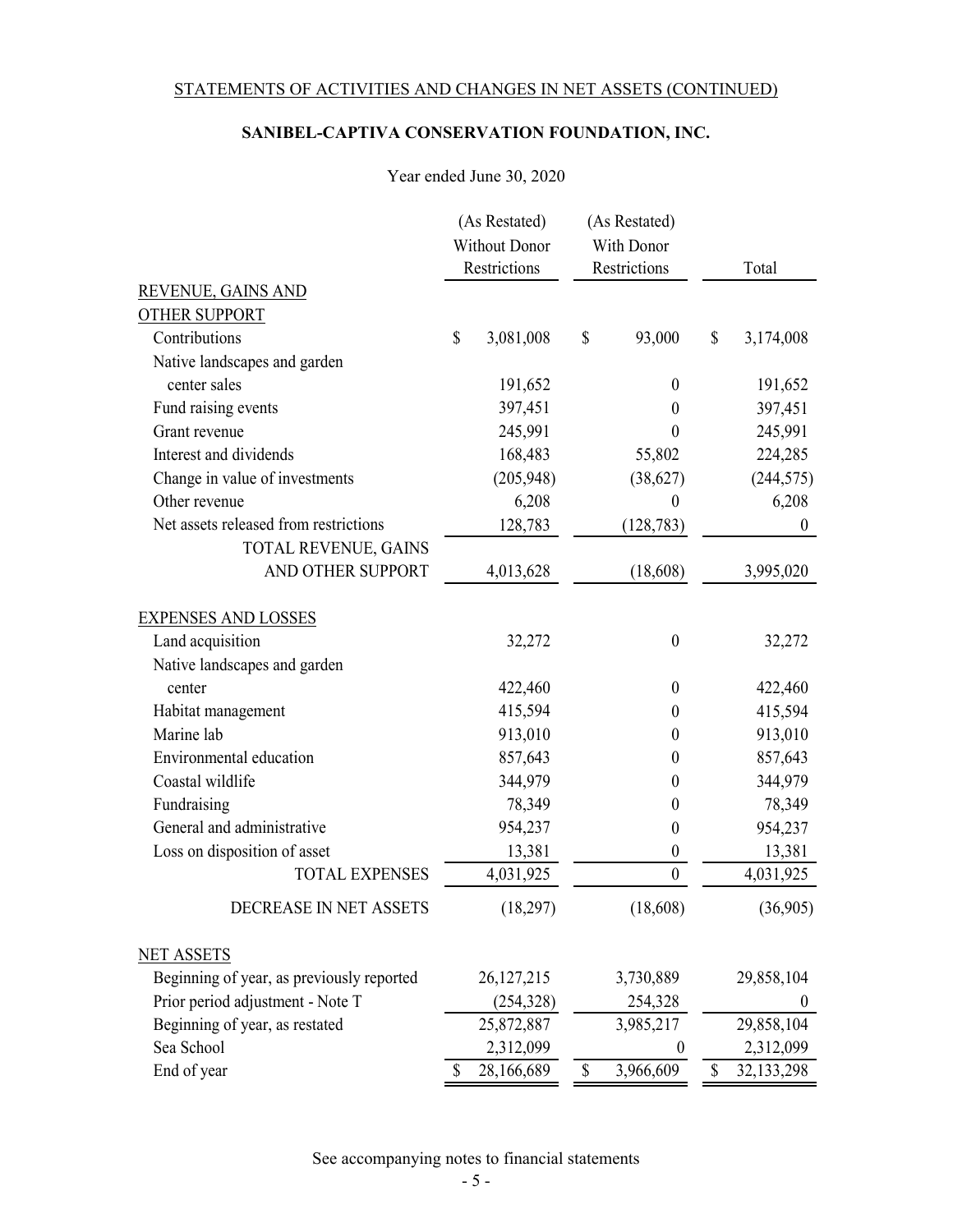# STATEMENTS OF CASH FLOWS

# **SANIBEL-CAPTIVA CONSERVATION FOUNDATION, INC.**

# Years ended June 30, 2021 and 2020

|                                                                | 2021            |                           | 2020             |
|----------------------------------------------------------------|-----------------|---------------------------|------------------|
| CASH FLOWS FROM OPERATING ACTIVITIES                           |                 |                           |                  |
| Increase (decrease) in net assets                              | \$<br>8,127,320 | \$                        | (36,905)         |
| Adjustments to reconcile increase (decrease) in net assets to  |                 |                           |                  |
| net cash provided by operating activities:                     |                 |                           |                  |
| Depreciation                                                   | 353,368         |                           | 405,075          |
| Change in value of investments                                 | (1,427,139)     |                           | 244,575          |
| Bad debt                                                       | 12,052          |                           | $\theta$         |
| (Gain) loss on disposition of assets                           | (6,394)         |                           | 13,381           |
| PPP loan forgiveness                                           | (806, 031)      |                           | $\boldsymbol{0}$ |
| Decrease in reimbursable grant receivables                     | 10,724          |                           | 24,749           |
| (Increase) decrease in unconditional promises to give          | 8,629           |                           | (10,799)         |
| Increase in other receivables                                  | (6,970)         |                           | (5,082)          |
| (Increase) decrease in inventory                               | 17,456          |                           | (40,514)         |
| (Increase) decrease in prepaid insurance                       | 5,057           |                           | (45,027)         |
| Increase (decrease) in accounts payable and accrued expenses   | 128,153         |                           | (108, 826)       |
| Increase in deferred revenue                                   | 30,000          |                           | 50,000           |
| Increase (decrease) in annuity obligations                     | 49,052          |                           | (7,256)          |
| NET CASH PROVIDED BY OPERATING ACTIVITIES                      | 6,495,277       |                           | 483,371          |
| CASH FLOWS FROM INVESTING ACTIVITIES                           |                 |                           |                  |
| Purchase of property and equipment                             | (3,761,443)     |                           | (338,703)        |
| Payments for construction in progress, net of donated services | 0               |                           | (50, 525)        |
| Proceeds from sale of assets                                   | 22,300          |                           | $\theta$         |
| Proceeds from sales of investments                             | 7,021,633       |                           | 5,391,272        |
| Purchases of investments                                       | (5,305,338)     |                           | (5,058,673)      |
| NET CASH USED IN INVESTING ACTIVITIES                          | (2,022,848)     |                           | (56, 629)        |
| CASH FLOWS FROM FINANCING ACTIVITIES                           |                 |                           |                  |
| Proceeds from PPP loan                                         | 426,771         |                           | 379,260          |
| <b>NET INCREASE IN CASH</b>                                    | 4,899,200       |                           | 806,002          |
| <b>CASH</b>                                                    |                 |                           |                  |
| Beginning of year                                              | 2,596,675       |                           | 1,790,673        |
| End of year                                                    | \$<br>7,495,875 | $\boldsymbol{\mathsf{S}}$ | 2,596,675        |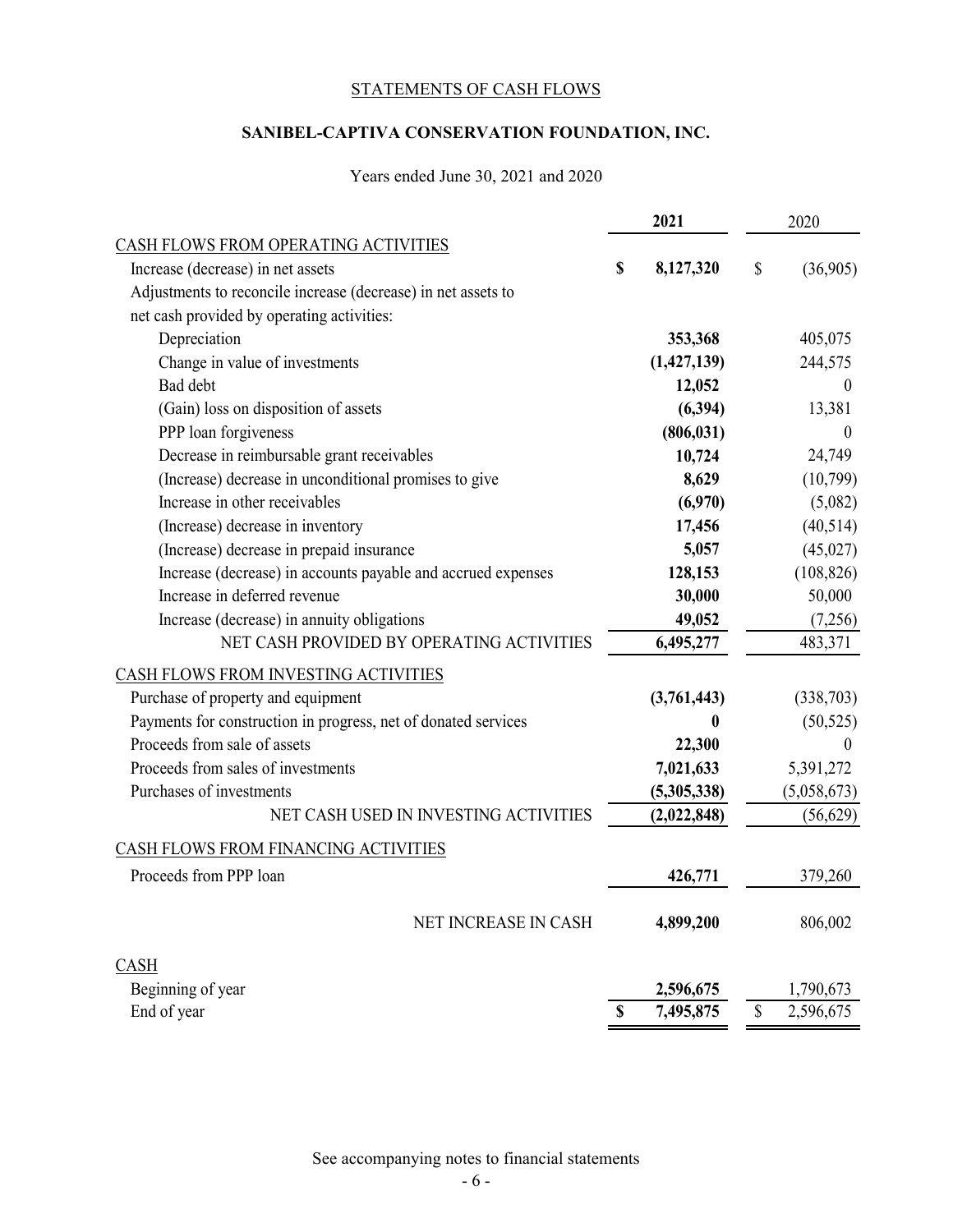## NOTES TO FINANCIAL STATEMENTS

## **SANIBEL-CAPTIVA CONSERVATION FOUNDATION, INC.**

#### June 30, 2021 and 2020

## **NOTE A - SUMMARY OF SIGNIFICANT ACCOUNTING POLICIES**

#### **General:**

The Sanibel-Captiva Conservation Foundation, Inc. (the Foundation), was formed in 1967 as a Florida not-for-profit corporation and is dedicated to preserving and protecting the natural environment. The Foundation owns approximately 1,800 acres on or surrounding Sanibel, Captiva and Pine Islands, Florida. Its programs include land acquisition, habitat management, water quality monitoring, education, research, and consultation.

The Foundation also established a native plant nursery, research, and education facility at the Conservation Center in 1979 for the purpose of studying the propagation and care of native plants and makes them available for use by the public for local landscaping. Project activities of the Native Landscapes and Garden Center also include the restoration of disturbed natural areas on Sanibel and Captiva Islands through the eradication of exotic vegetation and the re-establishment of native plant species.

In addition, the Foundation operates a marine laboratory for the purpose of understanding and maintaining the health of the estuarine habitats surrounding Sanibel and Captiva Islands.

#### **Basis of Accounting:**

The financial statements of the Foundation have been prepared on the accrual basis of accounting and accordingly reflect all significant receivables, payables, and other liabilities.

#### **Financial Statement Presentation:**

The financial statements report resources for accounting purposes as separate classes of net assets based on the existence or absence of donor-imposed restrictions. Net assets that have similar characteristics are combined in the following categories:

- Without donor restrictions Net assets that are not subject to donor-imposed stipulations. Unrestricted net assets may be designated for specific purposes by action of the Board of Trustees or may otherwise be limited by contractual agreements with outside parties.
- With donor restrictions Net assets subject to donor-imposed stipulations that they be maintained permanently by the Foundation. Generally, the donors of these assets permit the Foundation to use all or part of the income earned on any related investments for general or specific purposes.

#### **Adopted Accounting Pronouncements:**

During the year ended June 30, 2021, the Foundation adopted FASB ASU 2014-09, Revenue from Contracts with Customers (Topic 606), as amended by ASU 2015-14, which supersedes or replaces nearly all revenue recognition guidance under US GAAP. This standard establishes a new contract and controlbased revenue recognition model, changes the basis for deciding when revenue is recognized over time or at a point in time, and will expand disclosures about revenue. ASU 2014-09, as amended by ASU 2020- 05, is effective for nonpublic entities for fiscal years beginning after December 15, 2019. The Foundation adopted the requirements of Topic 606 as of July 1, 2020, utilizing the modified retrospective method of transition. The adoption did not have a material impact on the Foundation's consolidated financial statements.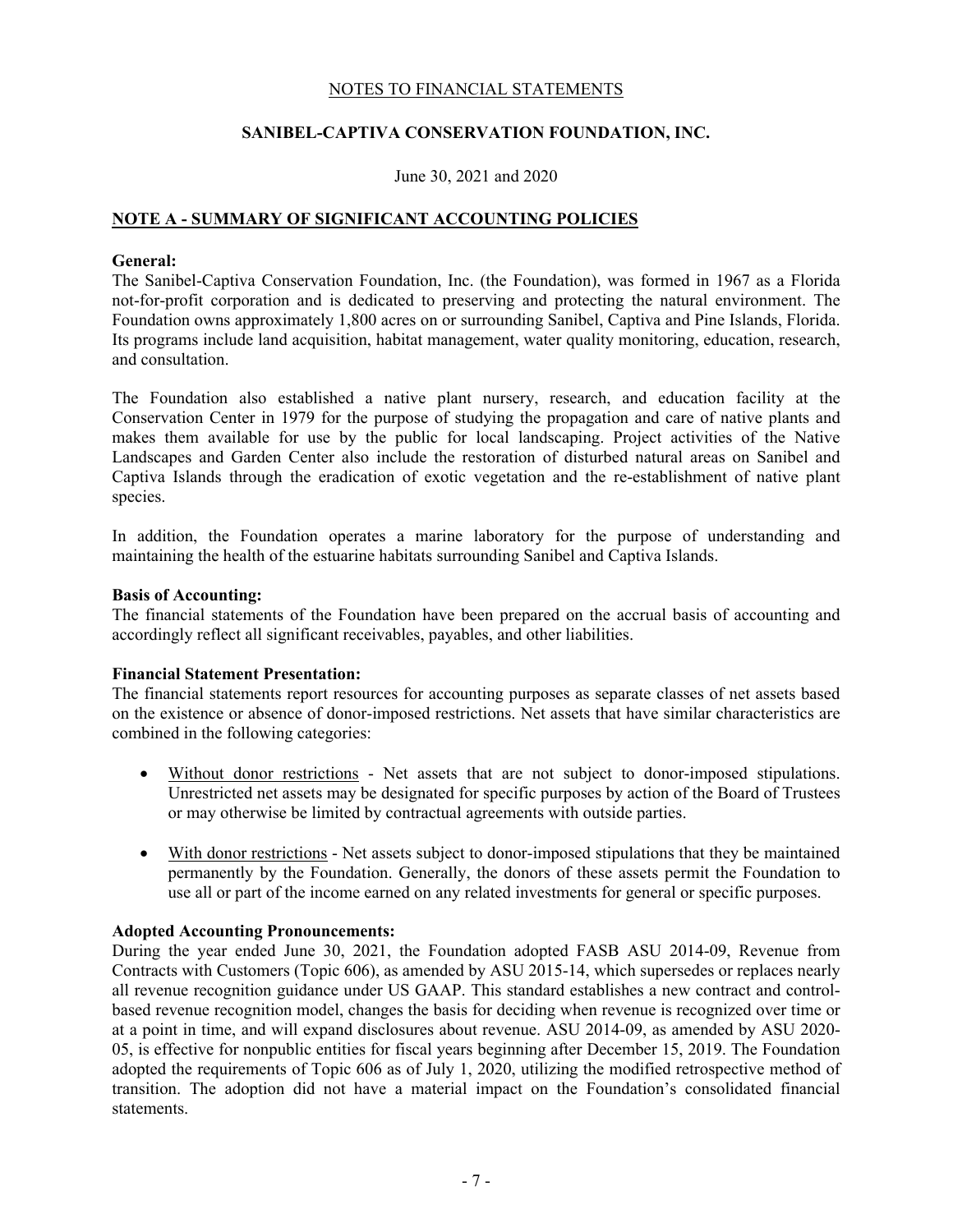## **SANIBEL-CAPTIVA CONSERVATION FOUNDATION, INC.**

June 30, 2021 and 2020

### **NOTE A - SUMMARY OF SIGNIFICANT ACCOUNTING POLICIES (CONTINUED)**

#### **Cash and Cash Equivalents:**

The Foundation considers highly liquid debt instruments purchased with original maturity dates of three months or less to be cash equivalents.

#### **Investments:**

The Foundation measures its investments in accordance with FASB ASC 820, Fair Value Measurements and Disclosures, which defines fair value, establishes a framework for measuring in accordance with generally accepted accounting principles and expands disclosures about fair value measurements. As such, investments are carried at fair market value, which is based upon quoted market prices at June 30, 2021 and 2020. The increase (decrease) in the market value, interest, dividends, and capital gains reinvested in the funds are reflected on the statements of activities and changes in net assets.

#### **Promises to Give:**

Unconditional promises to give are recognized as revenues or gains in the period received and as assets, decreases in liabilities or expenses depending on the form of the benefits received. Conditional promises to give are recognized when the conditions which they depend on are substantially met.

#### **Inventory:**

Native Landscapes and Garden inventory is stated using the retail value method, which approximates fully-absorbed costs. Inventory associated with Sanibel Sea School is carried at cost.

#### **Land:**

Land purchased by the Foundation is stated at cost. Donated land is stated at fair market value at the date of gift or at tax assessed value when the fair value is not reasonably obtainable. The deeds to certain parcels of land contain restrictions limiting the use of the land to the Foundation's goal of conserving natural resources. Some of the deeds contain revocation clauses which stipulate that the grantor may revoke the Foundation's interest in the property should any deed restriction be violated.

#### **Property and Equipment:**

Property and equipment are stated at cost less accumulated depreciation. Depreciation is computed on the straight-line method over the estimated useful life of the depreciable assets. The Foundation capitalizes property and equipment with a cost in excess of \$1,500. Expenditures for maintenance and repairs are charged against operations.

### **Donated Assets:**

Donated marketable securities and other noncash donations are recorded as contributions at their estimated fair values at the date of donation.

### **Compensated Absences:**

Employees of the Foundation are entitled to paid vacation and sick time, depending on the length of service. The Foundation accrues for unused vacation pay.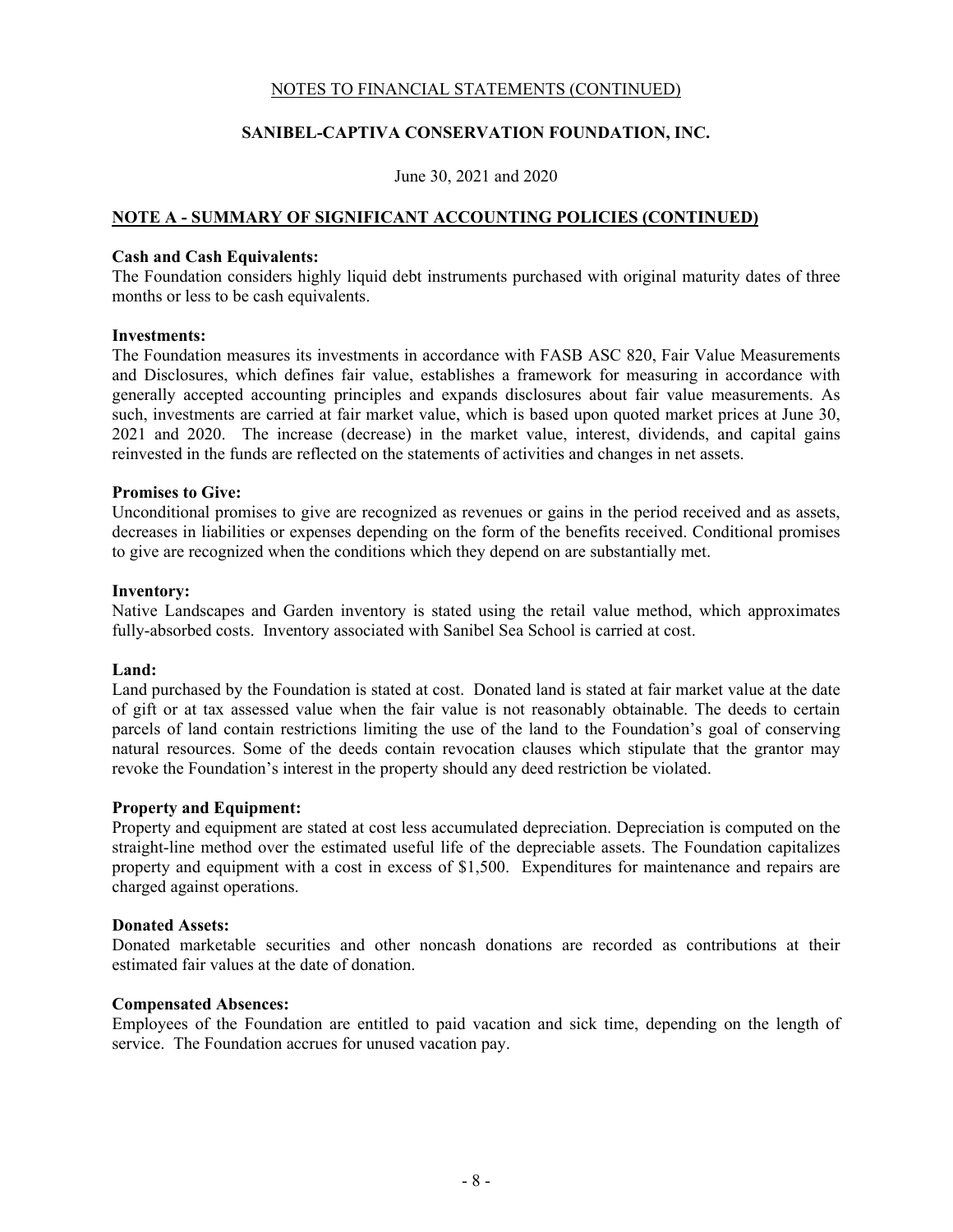## **SANIBEL-CAPTIVA CONSERVATION FOUNDATION, INC.**

June 30, 2021 and 2020

### **NOTE A - SUMMARY OF SIGNIFICANT ACCOUNTING POLICIES (CONTINUED)**

#### **Annuity Obligations:**

The Foundation enters into annuity arrangements with contributors who desire to support the work of the Foundation. In exchange, the Foundation agrees to pay the donors a set amount of money at an agreed upon interest rate periodically for the life of the donor. The annuity obligations are recorded at the greater of the present value of the stream of periodic payments based on the donors estimated lifespan or the balance of funds contributed by the donor.

#### **Donations Received:**

Donations received are recorded as without donor restrictions or with donor restrictions within net assets depending on the existence or nature of any donor restrictions. Donations that are restricted by the donor are reported as without donor restricted net assets if the restrictions expire in the fiscal year in which the donations are recognized. When a restriction expires, with donor restricted net assets are reclassified to without donor restricted net assets.

#### **Donated Services:**

The Foundation recognizes donated services that create or enhance non-financial assets. The Foundation also recognizes donated services for specialized skills that would typically need to be purchased if not acquired by donation provided that the services are performed by individuals possessing those skills. Total volunteer hours were immaterial for the year ended June 30, 2021 and 2020.

#### **Grant Revenue:**

The Foundation has been the recipient of several grants during the years ended June 30, 2021 and 2020. These grants are considered to be on a conditional basis as they depend on the occurrence of a specified future event that binds the promisor. The grants will be recognized when the conditions on which they depend are substantially met, that is, when the conditional promise becomes unconditional. Such conditional promises as of June 30, 2021 and 2020 totaled \$336,753 and \$268,077, respectively. The grants were awarded for the conduct of various studies of the natural environment.

### **Income Taxes:**

The Foundation is exempt from federal income tax under Section  $501(c)(3)$  of the Internal Revenue Code. It qualifies for the charitable contribution deduction under Section 170(1)(A) and has been classified as an organization that is not a private foundation under Section 509(a)(2).

#### **Use of Estimates:**

The preparation of financial statements in accordance with U.S. generally accepted accounting principles (GAAP) requires management to make estimates and assumptions that affect the reported amounts of assets and liabilities and disclosure of contingent assets and liabilities at the date of the financial statements and the reported amounts of revenues and expenses during the reporting period. Actual results could differ from those estimates.

#### **Reclassifications:**

Certain items in the prior year financial statements have been reclassified to conform to the current year presentation. Such reclassifications had no effect on changes in net assets, except for those separately disclosed.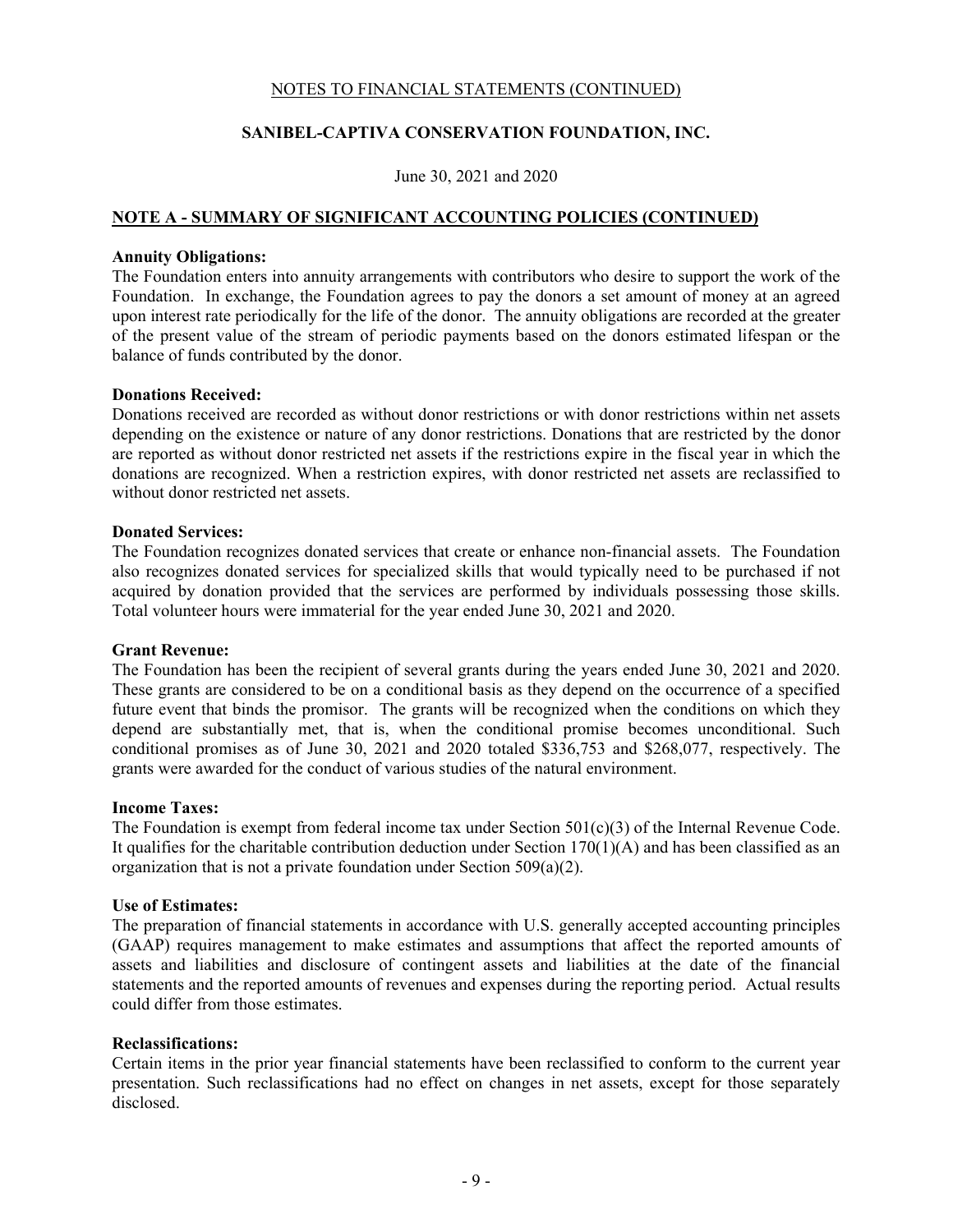## **SANIBEL-CAPTIVA CONSERVATION FOUNDATION, INC.**

June 30, 2021 and 2020

### **NOTE A - SUMMARY OF SIGNIFICANT ACCOUNTING POLICIES (CONTINUED)**

#### **Functional Allocation of Expenses:**

The cost of program and supporting services activities have been summarized on a functional basis in the statements of activities and changes in net assets. The statements of functional expenses present the natural classification detail of expenses by function. Accordingly, certain costs have been allocated among the programs and supporting services benefited. The financial statements report certain categories of expenses that are attributed to more than one program or supporting function. Salaries and wages have been allocated directly to program services and the remaining costs have been allocated to general and administrative costs based on time calculations performed by management.

#### **Advertising:**

The Foundation expenses the costs of advertising as incurred. Advertising expense for the years ended June 30, 2021 and 2020 was \$1,142 and \$12,825, respectively.

#### **Subsequent Events:**

Management evaluated all activity of the Foundation through January 21, 2022, the date the financial statements were available to be issued, and concluded that no subsequent events have occurred that would require recognition or disclosure in the financial statements or notes.

## **NOTE B - ENDOWMENT**

#### **General:**

The Foundation's endowment consists of numerous individual funds established for a variety of purposes. The endowment includes both donor-restricted funds and funds designated by the Board of Trustees to function as endowments. As required by GAAP, net assets associated with endowment funds, including funds designated by the Board of Trustees to function as endowments, are classified and reported based on the existence or absence of donor-imposed restrictions.

#### **Interpretation of Relevant Law:**

The Board of Trustees of the Foundation has interpreted the Florida Uniform Prudent Management of Institutional Funds Act (UPMIFA) as requiring the preservation of the fair value of the original gift as of the gift date of the donor-restricted endowment funds. As a result of this interpretation, the Foundation classifies as permanently restricted net assets (a) the original value of gifts donated to the permanent endowment, (b) the original value of subsequent gifts to the permanent endowment and (c) accumulations to the permanent endowment made in accordance with the direction of the applicable donor gift instrument at the time the accumulation is added to the fund. The remaining portion of the donorrestricted endowment fund that is not classified in permanently restricted net assets is classified as temporarily restricted net assets until those amounts are appropriated for expenditure by the Foundation in a manner consistent with the standard of prudence prescribed by UPMIFA.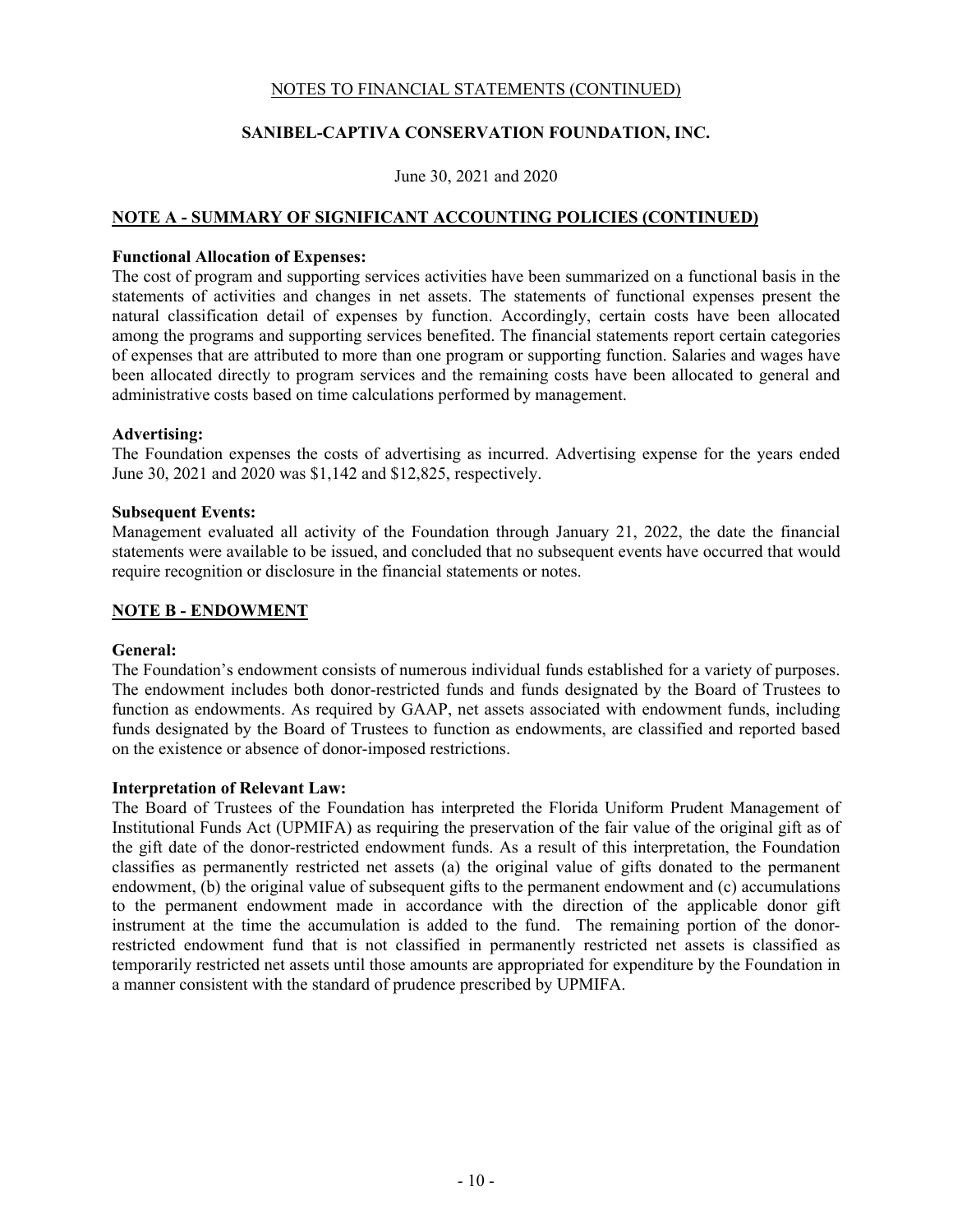## **SANIBEL-CAPTIVA CONSERVATION FOUNDATION, INC.**

June 30, 2021 and 2020

## **NOTE B - ENDOWMENT (CONTINUED)**

#### **Interpretation of Relevant Law (Continued):**

In accordance with UPMIFA, the Foundation considers the following factors in making a determination to appropriate or accumulate donor-restricted endowment funds:

- (1) The duration and preservation of the various funds
- (2) The purposes of the donor-restricted endowment funds
- (3) General economic conditions
- (4) The possible effect of inflation and deflation
- (5) The expected total return from income and appreciation of investments
- (6) Other resources of the Foundation
- (7) The Foundation's investment policies

#### **Return Objectives and Risk Parameters:**

The Foundation has adopted investment and spending policies for endowment assets that attempt to provide a predictable stream of funding to programs supported by its endowment while seeking to maintain the purchasing power of the endowment assets. Endowment assets include those assets of donorrestricted funds that the Foundation must hold in perpetuity or for a donor-specified period(s) as well as board-designated funds. Under the current policy, as approved by the Board of Trustees, the Foundation has set allocation targets within the following ranges:

- $\bullet$  US Equities of 50% 80%
- International Equities of 0% 30%; of that Asia Ex-Japan and Emerging Markets should not exceed 10%
- Fixed Income/Taxable Debt of 10% 40%
- Cash or cash equivalent of 1% 20%

Managers of the endowment assets such as equities, fixed income and debt instruments will be expected to perform against a single blended benchmark at 70% MSCI All Country World and 30% Barclays Aggregate Bond Index. Cash and cash equivalents will be expected to produce a cumulative annualized total return net-of-fees and commissions that equals or exceeds 90-day T-Bills over rolling three-year periods. Objectives for assets that do not fit exactly in either the equity or fixed income category will be set at the time investment managers are hired and will be based on appropriate capital market indices.

#### **Strategies Employed for Achieving Objectives:**

To satisfy its long-term rate-of-return objectives, the Foundation relies on a total return strategy in which investment returns are achieved through both capital appreciation (realized and unrealized) and current yield (interest and dividends). The Foundation targets a diversified asset allocation that places a greater emphasis on equity-based investments to achieve its long-term objectives within prudent risk constraints. Endowment funds are managed both actively and passively and concentrations in one specific stock or fixed income investment must not exceed 10 percent of the value of endowment funds. The Endowment Committee will assess the performance of investment managers over a period of three years.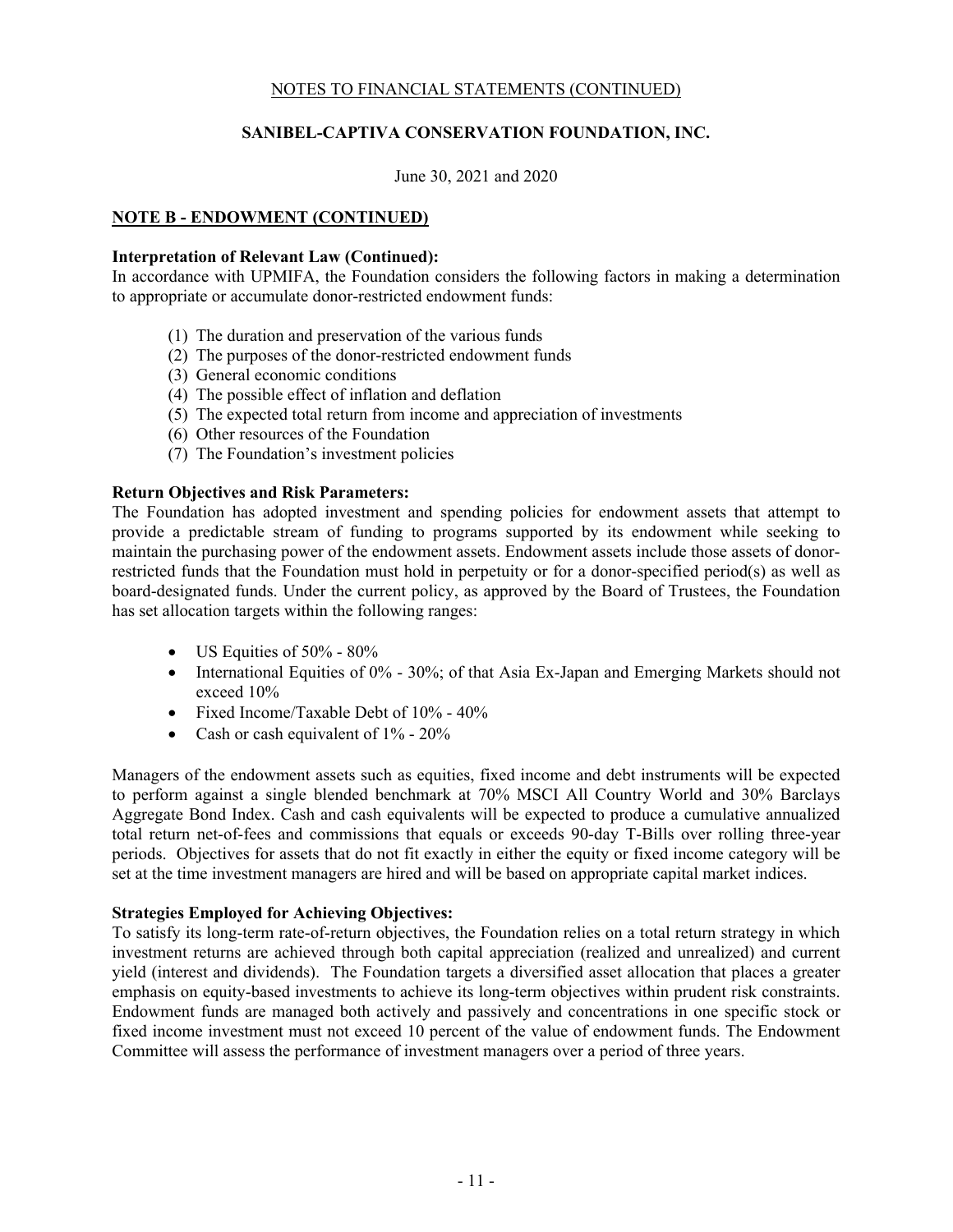## **SANIBEL-CAPTIVA CONSERVATION FOUNDATION, INC.**

June 30, 2021 and 2020

### **NOTE B - ENDOWMENT (CONTINUED)**

#### **Spending Policy and How the Investment Objectives Relate to Spending Policy:**

The Foundation has a policy of appropriating for distribution no less frequently than annually an amount recommended by the endowment committee (currently 4.5 percent) of its endowment fund's average fair value over the prior 12 quarters through the calendar year-end proceeding the fiscal year in which the distribution is planned. If the total return in a fiscal year is less than 4.5 percent, distributions may only be taken from principal in the board-restricted endowment funds. In establishing this policy, the Foundation considered the long-term expected return on its endowment. Accordingly, over the long-term, the Foundation expects the current spending policy to allow its endowment continued annual growth. This is consistent with the Foundation's objective to maintain the purchasing power of the endowment assets held in perpetuity or for a specified term as well as to provide additional real growth through new gifts and investment return. To ensure adequate cash flow, the Endowment Committee will review and consider the appropriate amount to be held in highly liquid assets each year.

Board-designated endowment net asset composition as of June 30, 2021 and 2020 and during the years then ended is as follows:

|                                          | 2021      | 2020      |
|------------------------------------------|-----------|-----------|
| Endowment net assets - Beginning of year | 3,475,029 | 3,422,249 |
| Investment return:                       |           |           |
| Net appreciation (depreciation)          | 791,110   | (40,220)  |
| Contributions                            | 25,000    | 93,000    |
| Endowment net assets - End of year       | 4,291,139 | 3,475,029 |

#### **NOTE C - INVESTMENTS IN MANAGED FUNDS**

The Foundation has entered into agreements for certain investments to be managed by third party investment advisors. Managed investments consist of the following as of June 30:

|                    | 2021 |           |  | 2020      |
|--------------------|------|-----------|--|-----------|
| Money market funds | \$   | 368,873   |  | 2,142,451 |
| Common stock       |      | 1,562,536 |  | 1,377,352 |
| Foreign stock      |      | 146,567   |  | 122,742   |
| Mutual funds       |      | 6,034,067 |  | 4,758,655 |
|                    |      | 8,112,043 |  | 8,401,200 |

Of the above, Merrill Lynch Consultants Service managed \$402,163, Sanibel Captiva Trust Company managed \$4,029,281, and JP Morgan Chase & Co. managed \$3,680,599 at June 30, 2021.

Of the above, Merrill Lynch Consultants Service managed \$284,974, Sanibel Captiva Trust Company managed \$4,242,100, JP Morgan Chase & Co. managed \$3,874,126 at June 30, 2020.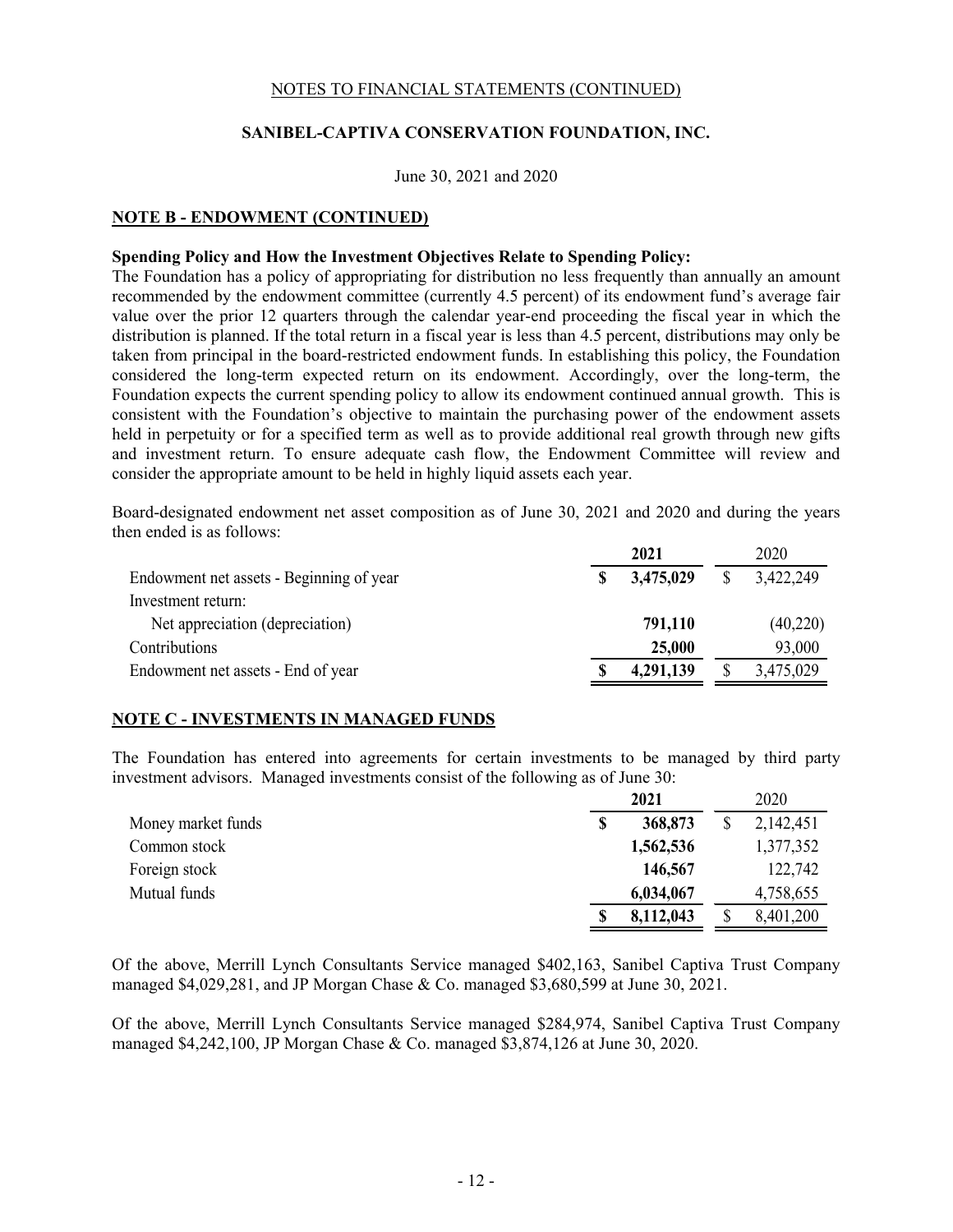## **SANIBEL-CAPTIVA CONSERVATION FOUNDATION, INC.**

June 30, 2021 and 2020

### **NOTE D - FAIR VALUE MEASUREMENTS**

FASB ASC 820, Fair Value Measurements, establishes a framework for measuring fair value. That framework provides a fair value hierarchy that prioritizes the inputs to valuation techniques used to measure fair value. The hierarchy gives the highest priority to unadjusted quoted prices in active markets for identical assets or liabilities (Level 1 measurements) and the lowest priority to unobservable inputs (Level 3 measurements). The three levels of the fair value hierarchy under FASB ASC 820 are described as follows:

- Level 1 Inputs to the valuation methodology are unadjusted quoted prices for identical assets or liabilities in active markets that the Foundation has the ability to access.
- Level  $2$  Inputs to the valuation methodology include
	- o quoted prices for similar assets or liabilities in active markets;
	- o quoted prices for identical or similar assets or liabilities in inactive markets;
	- o inputs other than quoted prices that are observable for the asset or liability;
	- o inputs that are derived principally from or corroborated by observable market data by correlation or other means.

If the asset or liability has a specified (contractual) term, the Level 2 input must be observable for substantially the full term of the asset or liability.

 $\bullet$  Level 3 – Inputs to the valuation methodology are unobservable and significant to the fair value measurement.

The following tables set forth by level, within the fair value hierarchy, the Foundation's assets at fair value as of June 30, 2021 and 2020:

|                            | Investments at fair value as of June 30, 2021 |           |         |              |         |          |  |           |
|----------------------------|-----------------------------------------------|-----------|---------|--------------|---------|----------|--|-----------|
|                            |                                               | Level 1   | Level 2 |              | Level 3 |          |  | Total     |
| Money market funds         | S                                             | 368,873   | \$      | $\mathbf{0}$ | S       | $\bf{0}$ |  | 368,873   |
| Common stock               |                                               | 1,562,536 |         |              |         | 0        |  | 1,562,536 |
| Foreign stock              |                                               | 146,567   |         |              |         | 0        |  | 146,567   |
| Mutual funds               |                                               | 6,034,067 |         |              |         | 0        |  | 6,034,067 |
| Total assets at fair value |                                               | 8,112,043 |         | 0            | S       |          |  | 8,112,043 |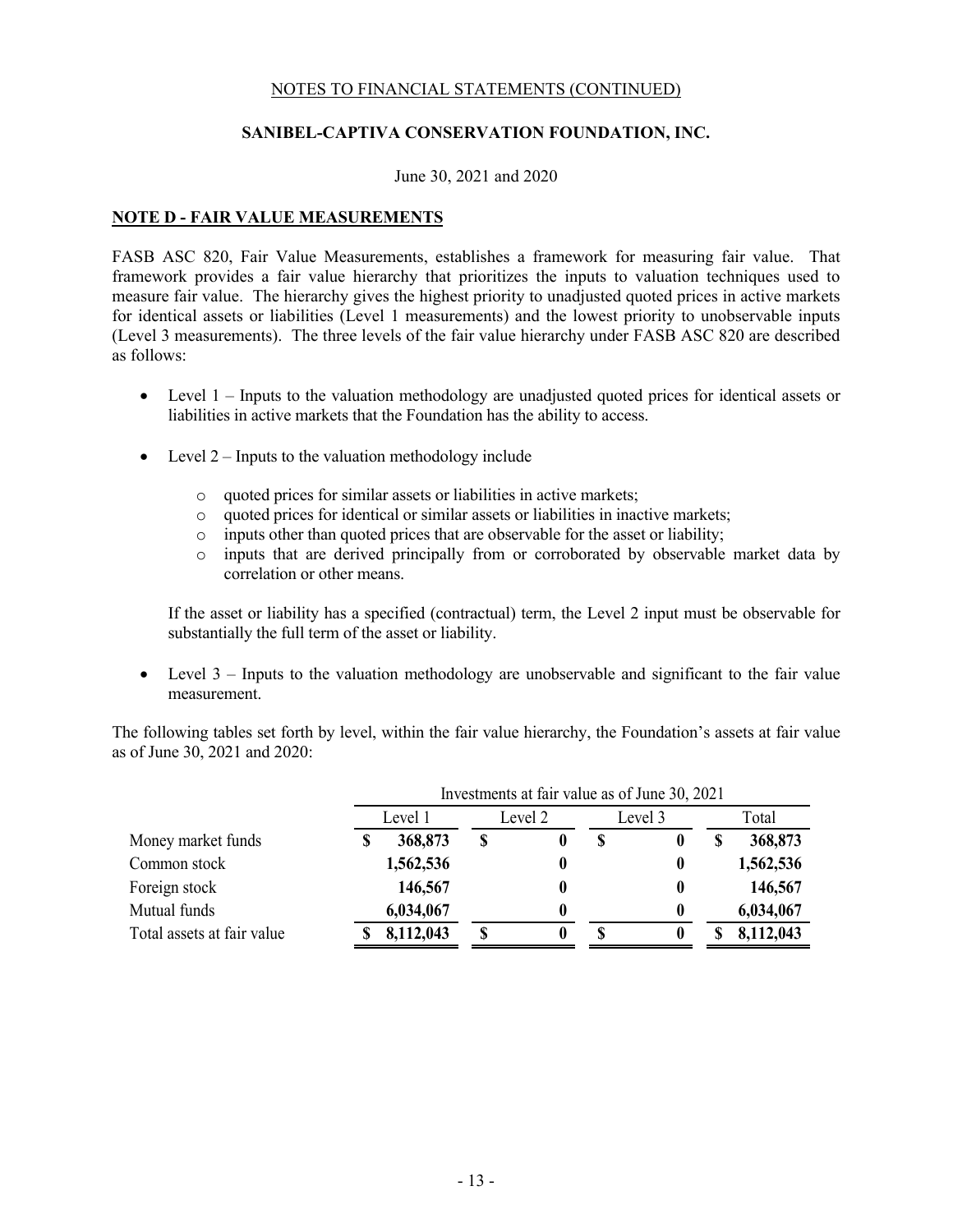## **SANIBEL-CAPTIVA CONSERVATION FOUNDATION, INC.**

June 30, 2021 and 2020

#### **NOTE D - FAIR VALUE MEASUREMENTS (CONTINUED)**

|                            | Investments at fair value as of June 30, 2020 |           |  |         |         |  |  |           |
|----------------------------|-----------------------------------------------|-----------|--|---------|---------|--|--|-----------|
|                            | Level 1                                       |           |  | Level 2 | Level 3 |  |  | Total     |
| Money market funds         |                                               | 2,142,451 |  |         |         |  |  | 2,142,451 |
| Common stock               |                                               | 1,377,352 |  |         |         |  |  | 1,377,352 |
| Foreign stock              |                                               | 122,742   |  |         |         |  |  | 122,742   |
| Mutual funds               |                                               | 4,758,655 |  |         |         |  |  | 4,758,655 |
| Total assets at fair value |                                               | 8,401,200 |  |         |         |  |  | 8,401,200 |

#### **NOTE E - PROMISES TO GIVE**

Unconditional promises to give consist of the following as of June 30:

|                              | 2021 |        |  | 2020   |  |  |
|------------------------------|------|--------|--|--------|--|--|
| Sanibel Sea School           |      |        |  | 6.847  |  |  |
| Native landscapes and garden |      | 18,659 |  | 20,441 |  |  |
|                              |      | 18,659 |  | 27,288 |  |  |

All receivables outstanding at June 30, 2021 are due within one year. The Foundation has reserved the allowance for uncollectible pledges based on historical collection percentages of specifically identified uncollectible receivables.

## **NOTE F - OTHER ASSETS**

Other assets consist of the following donated items as of June 30:

|                                              | 2021 | 2020  |  |       |
|----------------------------------------------|------|-------|--|-------|
| Original duck stamp print                    |      | 4.000 |  | 4,000 |
| Original Havell engraving of Audubon drawing |      | 1,400 |  | 1,400 |
|                                              |      | 5.400 |  | 5.400 |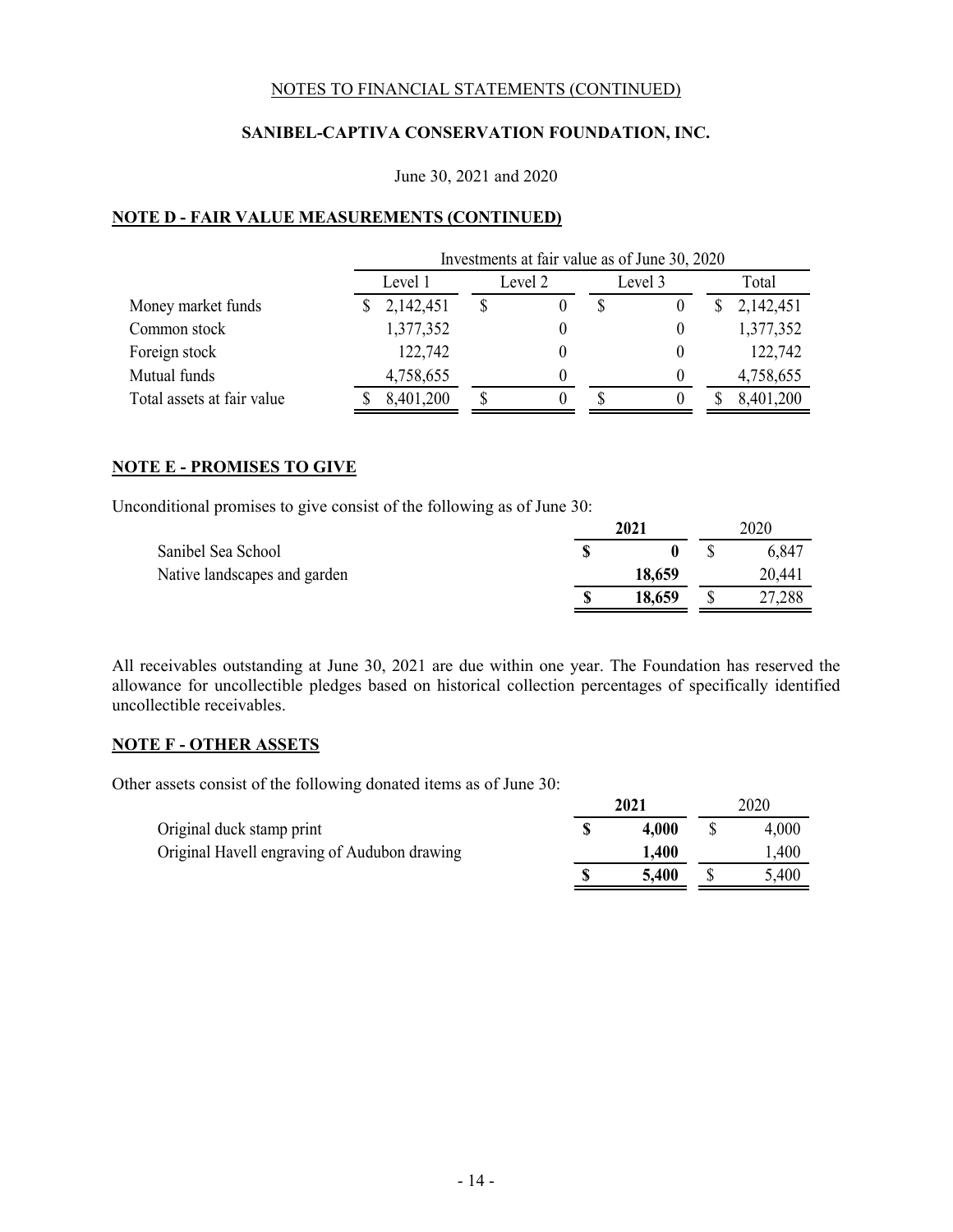### **SANIBEL-CAPTIVA CONSERVATION FOUNDATION, INC.**

June 30, 2021 and 2020

### **NOTE G - PROPERTY AND EQUIPMENT**

Property and equipment consist of the following as of June 30:

|                               | 2021            | 2020            |
|-------------------------------|-----------------|-----------------|
| <b>Buildings</b>              | \$<br>2,663,216 | \$<br>2,637,070 |
| Equipment                     | 2,740,660       | 2,633,256       |
| Furniture and fixtures        | 66,473          | 57,673          |
| Housing                       | 276,417         | 276,417         |
| Exhibit area                  | 20,753          | 20,753          |
| <b>Bailey Homestead</b>       | 808,806         | 806,306         |
| Intangible assets             | 15,735          | 15,735          |
| Construction in progress      | 50,525          | 50,525          |
|                               | 6,642,585       | 6,497,735       |
| Less accumulated depreciation | 2,911,480       | 2,561,707       |
|                               | \$<br>3,731,105 | \$<br>3,936,028 |

Depreciation expense is allocated among programs and supporting services classifications. Depreciation expense consists of the following as of June 30:

|                              |   | 2021    | 2020          |
|------------------------------|---|---------|---------------|
| Land acquisition             | S | 33,165  | \$<br>31,872  |
| Native landscapes and garden |   | 12,472  | 16,249        |
| Habitat management           |   | 58,755  | 89,347        |
| Marine lab                   |   | 145,873 | 194,608       |
| Environmental education      |   | 66,864  | 41,938        |
| Coastal wildlife             |   | 9,830   | 1,101         |
| General and administrative   |   | 26,409  | 29,960        |
|                              | S | 353,368 | \$<br>405,075 |

#### **NOTE H - CHARITABLE GIFT ANNUITIES**

The Foundation has entered into annuity agreements with four contributors. Annuity obligations are recorded at the present value of expected future payments based on the IRS mortality tables and the prevailing interest rate. As of June 30, 2021 and 2020, the balance of invested funds and related annuity obligations totaled \$219,430 and \$170,378, respectively. The present value of future payment liabilities on these deferred gift annuity agreements as of June 30, 2021 and 2020 is \$67,627 and \$71,274 respectively. On October 20, 2010, the Board of Trustees voted to suspend the offering of annuity agreements.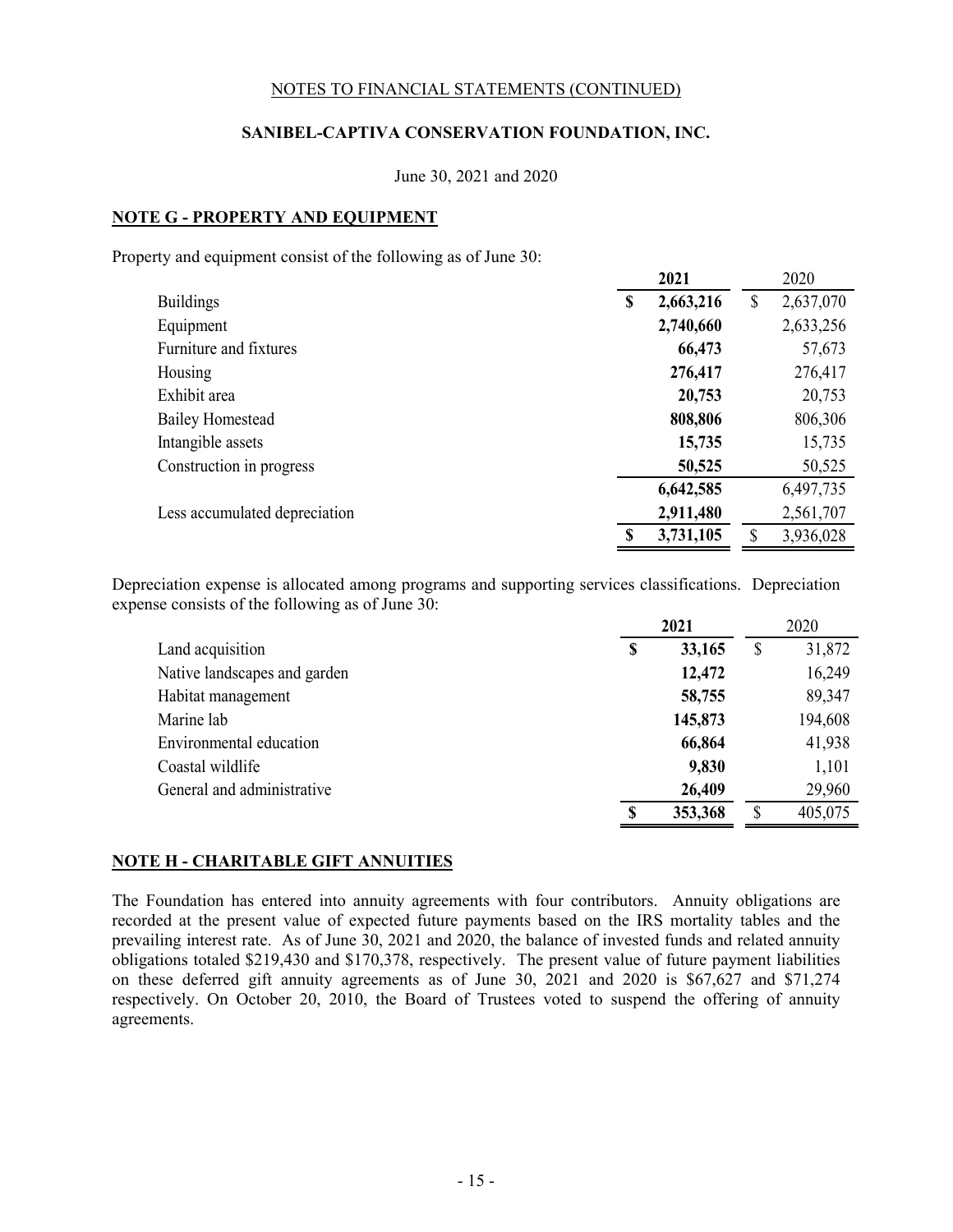### **SANIBEL-CAPTIVA CONSERVATION FOUNDATION, INC.**

June 30, 2021 and 2020

## **NOTE I - NET ASSETS WITH DONOR RESTRICTIONS**

| 2021          | 2020            |
|---------------|-----------------|
|               |                 |
| \$<br>261,809 | \$<br>218,596   |
|               |                 |
| 224,606       | 187,554         |
|               |                 |
| 341,469       | 285,108         |
| 1,486,068     | 1,208,898       |
|               |                 |
| 857,591       | 716,041         |
|               |                 |
| 75,940        | 63,406          |
|               |                 |
| 79,243        | 66,163          |
|               |                 |
| 312,883       | 261,240         |
|               |                 |
| 402,354       | 284,974         |
|               |                 |
| 249,176       | 183,049         |
| 110,000       | $\theta$        |
| 491,580       | 491,580         |
| 4,892,719     | \$<br>3,966,609 |
|               |                 |

## **NOTE J - NON-CASH INVESTING ACTIVITIES**

During the year ended June 30, 2021, the Foundation disposed of various property and equipment with a total cost of \$19,500 and total accumulated depreciation of \$3,594.

During the year ended June 30, 2020, the Foundation disposed of various property and equipment with a total cost of \$146,822 and total accumulated depreciation of \$133,441.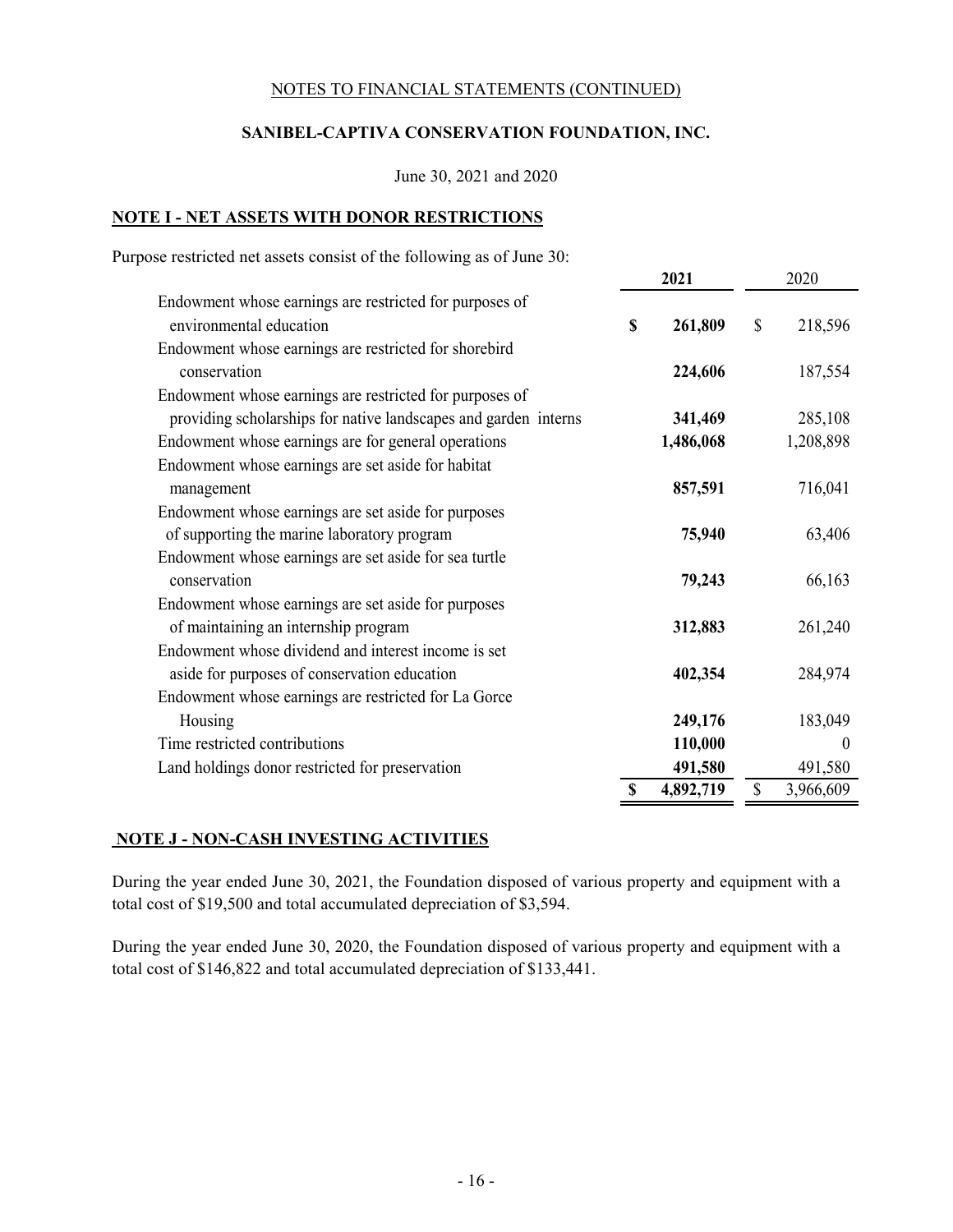## **SANIBEL-CAPTIVA CONSERVATION FOUNDATION, INC.**

June 30, 2021 and 2020

### **NOTE K - OTHER REVENUE**

Other revenue consisted of the following as of June 30:

|                              | 2021   | 2020  |
|------------------------------|--------|-------|
| Admissions                   |        | 374   |
| Settlement and miscellaneous | 14,982 | 5,834 |
|                              | 14.982 | 6,208 |

#### **NOTE L - RETIREMENT PLAN**

The Foundation provides a 401(k) deferred compensation and profit-sharing plan for the benefit of eligible employees. The plan covers all employees who have completed one year of service and have attained age eighteen. Additional contributions to the plan can be made at the discretion of the employer. During the fiscal years ended June 30, 2021 and 2020, employer contributions to the plan were charged to the following cost centers:

|                              | 2021         |    | 2020    |
|------------------------------|--------------|----|---------|
| Native landscapes and garden | \$<br>7,661  | \$ | 15,189  |
| Habitat management           | 6,404        |    | 9,802   |
| Marine lab                   | 12,391       |    | 25,955  |
| Environmental education      | 19,879       |    | 27,406  |
| Coastal wildlife             | 8,837        |    | 13,459  |
| General and administrative   | 7,077        |    | 15,919  |
|                              | \$<br>62,249 | S  | 107,730 |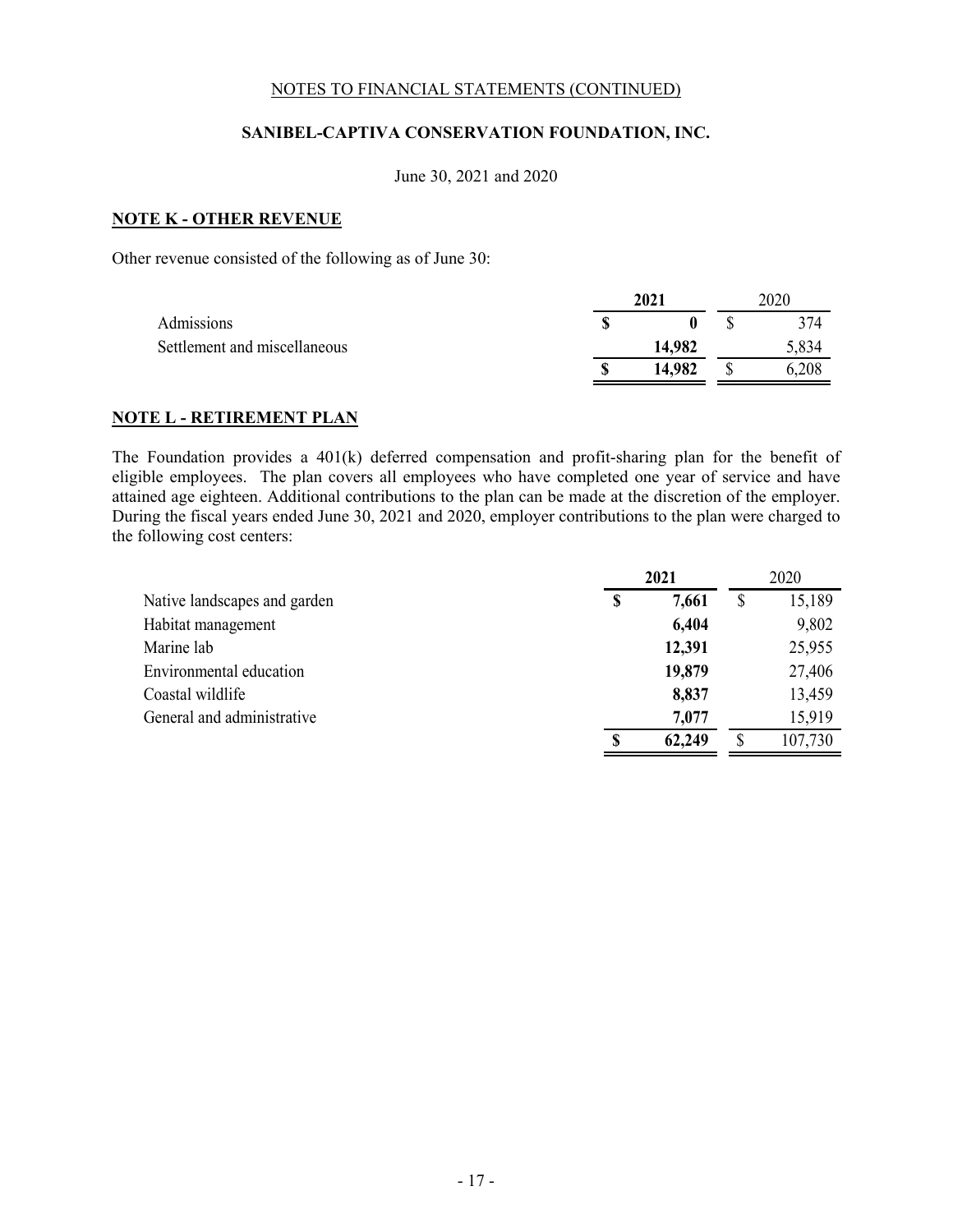### **SANIBEL-CAPTIVA CONSERVATION FOUNDATION, INC.**

June 30, 2021 and 2020

#### **NOTE M - OPERATING LEASES**

The Foundation has entered into various operating lease agreements with terms through November 2023. The leases call for monthly payments totaling \$238.

The Foundation recognizes donated use of the Marine Lab, which is owned by an outside third-party. The estimated fair value for the use of the Marine Lab represents the fair value of a lease agreement and is properly recorded as revenue and expense in the statements of activities and changes in net assets. During the years ended June 30, 2021 and 2020, the estimated fair value for the use of the Marine Lab was \$84,000 for both years.

Future scheduled minimum rental commitments as of June 30, 2021 are as follows:

| 2022 |              | \$ | 2,852 |
|------|--------------|----|-------|
| 2023 |              |    | 2,852 |
| 2024 |              |    | 1,190 |
|      | <b>TOTAL</b> | S  | 6,894 |

#### **NOTE N - MAJOR CONTRIBUTORS**

The Foundation had six contributors that constituted 52% of the Foundation's June 30, 2021 contributions revenue. Additionally, the Foundation had six contributors that constituted 23% of the Foundation's June 30, 2020 contributions revenue.

### **NOTE O - RISKS AND UNCERTAINTIES**

The Foundation maintains cash balances with two banks on Sanibel Island, Florida. The bank balances are insured by the Federal Deposit Insurance Corporation (FDIC) up to \$250,000. At June 30, 2021, the Foundation had cash balances above the FDIC insured amount to the extent of \$7,035,093. Of these cash balances, \$4,680,796 are collateralized by securities pledged to the Foundation by the financial institution. A remaining \$2,354,297 of cash balances are not insured or collateralized.

The Foundation invests in various investment securities. Investment securities are exposed to various risks such as interest rate, market and credit risks. Due to the level of risk associated with certain investment securities, it is at least reasonably possible that changes in the values of investment securities will occur in the near term and that such change could materially affect the amounts reported in the statements of financial position.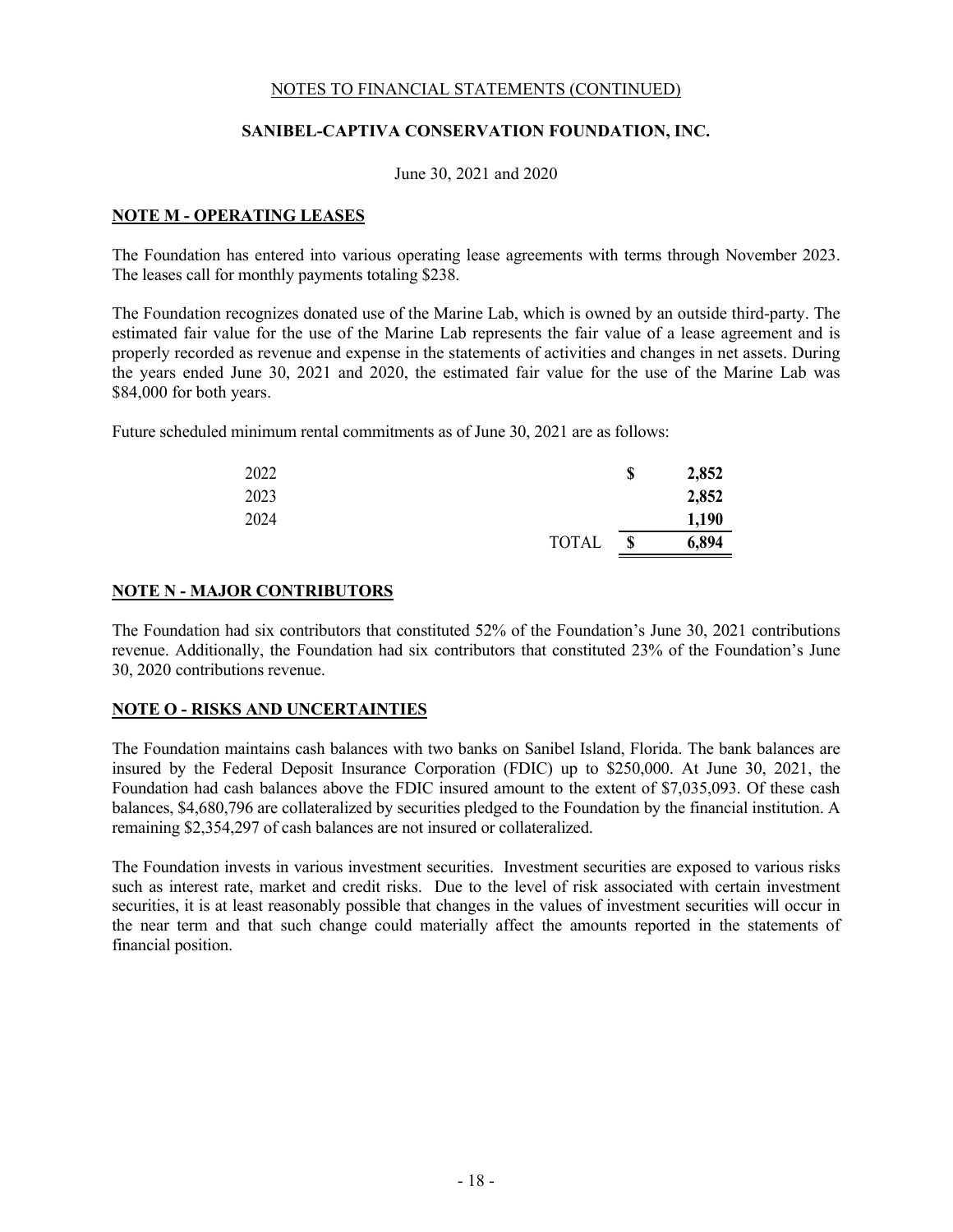### **SANIBEL-CAPTIVA CONSERVATION FOUNDATION, INC.**

June 30, 2021 and 2020

#### **NOTE P - LIQUIDITY AND AVAILABILITY**

The Foundation's financial assets are considered unavailable when illiquid or not convertible to cash within one year and board designated endowments. The Foundations has a policy to structure its financial assets to be available as its general expenditures, liabilities and other obligations become due.

The Foundation's financial assets available for general use expenditures within one year as of June 30, consist of the following:

| Financial assets:                                               | 2021             |    | 2020       |
|-----------------------------------------------------------------|------------------|----|------------|
| Cash                                                            | \$<br>7,495,875  | \$ | 2,596,675  |
| Investments                                                     | 8,112,043        |    | 8,401,200  |
| Reimbursable grant receivables                                  | 55,991           |    | 66,715     |
| Unconditional promises to give, net                             | 18,659           |    | 27,288     |
| Other receivables                                               | $\boldsymbol{0}$ |    | 5,082      |
| <b>TOTAL FINANCIAL ASSETS</b>                                   | 15,682,568       |    | 11,096,960 |
| Less those unavailable for general expenditure within one year: |                  |    |            |
| Restricted investments                                          | 4,892,719        |    | 3,966,609  |
| FINANCIAL ASSETS AVAILABLE WITHIN ONE YEAR                      | 10,789,849       | S  | 7,130,351  |

### **NOTE Q - PAYCHECK PROTECTION PROGRAM**

On April 10, 2020, the Foundation received loan proceeds in the amount of \$379,260 under the Paycheck Protection Program ("PPP"). On January 22, 2021, the Foundation received a second loan in the amount of \$426,771. The PPP, established as part of the Coronavirus Aid, Relief and Economic Security Act ("CARES Act"), provides for loans to qualifying businesses for amounts up to 2.5 times of the average monthly payroll expenses of the qualifying business. The loans and accrued interest are forgivable after eight or twenty-four weeks at the borrower's choice as long as the borrower uses the loan proceeds for eligible purposes, including payroll, benefits, rent and utilities, and maintain its payroll levels.

The Foundation used the proceeds for purposes consistent with the PPP and was informed on November 2, 2020, that the Small Business Administration approved their loan forgiveness application and the loan balance of \$379,260 was forgiven in full. On June 14, 2021, the Foundation was informed that their second loan balance of \$426,771 was forgiven in full. The total forgiven amount of \$806,031 is reflected in the line item "Grant Revenue" in the Statement of Activities and Changes in Net Assets for the year ended June 30, 2021.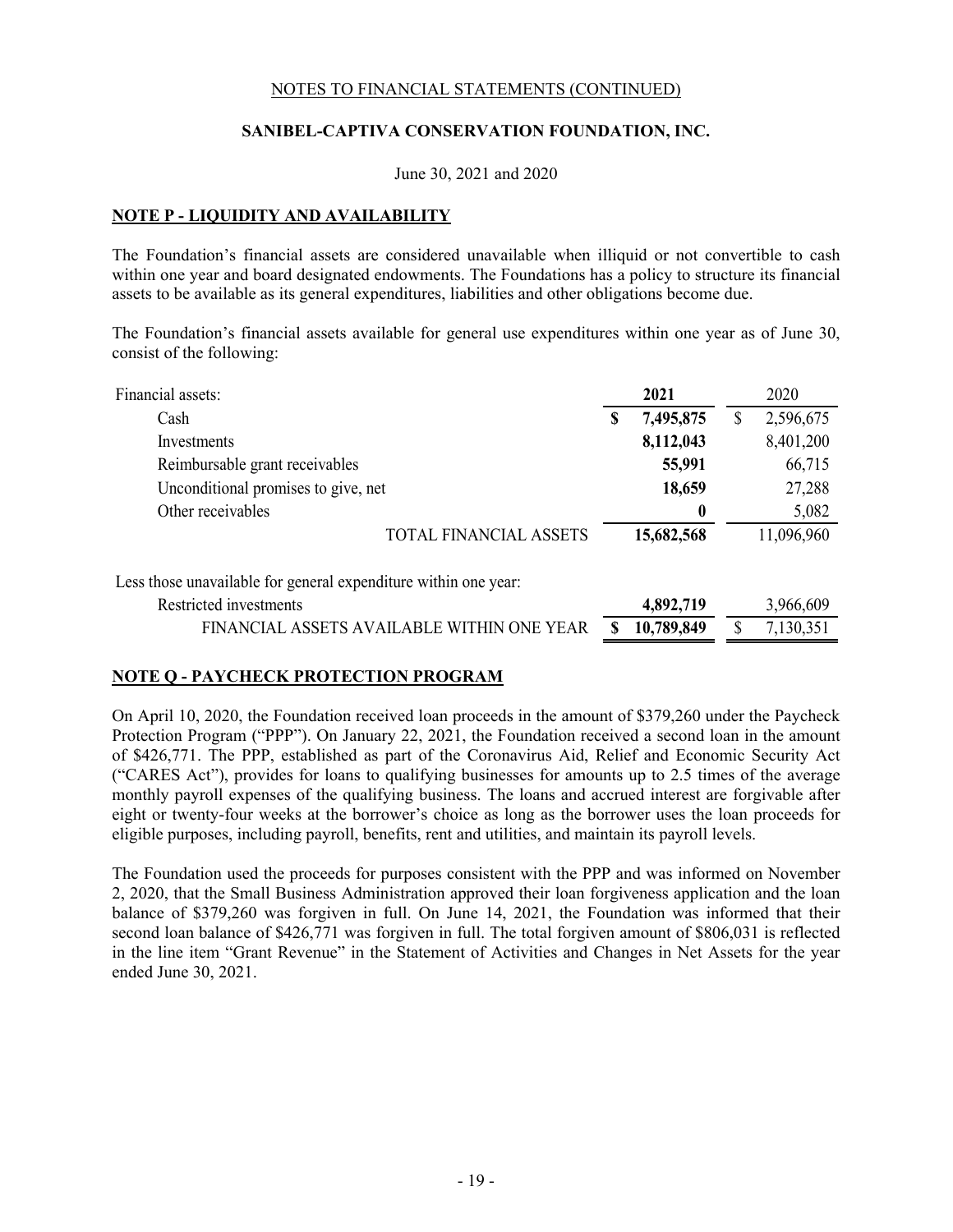### **SANIBEL-CAPTIVA CONSERVATION FOUNDATION, INC.**

June 30, 2021 and 2020

### **NOTE R - COVID-19 OUTBREAK**

On January 30, 2020, the World Health Organization (WHO) announced a global health emergency because of a new strain of coronavirus originating in Wuhan, China (the COVID-19 outbreak) and the risks to the international community as the virus spreads globally beyond its point of origin. In March 2020, the WHO classified the COVID-19 outbreak as a pandemic, based on the rapid increase in exposure globally.

The full impact of the COVID-19 outbreak continues to evolve as of the date of this report. This pandemic has adversely affected global economic activity and greatly contributed to instability in financial markets. Because the values of the Organization's individual investments may fluctuate in response to changing market conditions, the amount of losses that will be recognized in subsequent periods, if any, and related impact on the Organization's future results of operations, financial condition, or liquidity cannot be determined at this time.

#### **NOTE S - SANIBEL SEA SCHOOL ASSETS**

On January 1, 2020, the Foundation assumed the assets and operations of Sanibel Sea School, a not-forprofit corporation with a mission to improve the ocean's future. The two organizations blended their missions, and Sanibel Sea School became the Foundation's Education Department. Under one leadership, the intent is that the Foundation will expand its educational offerings and advocacy outreach. The assumed assets were recorded at the estimated fair value of the assets as of the date of combination and increased net assets without donor restrictions \$2,312,099 on January 1, 2020. At June 30, 2021, the assets are presented with the total net asset balance and have become a part of the Foundation's Environmental Education department.

### **NOTE T - PRIOR PERIOD ADJUSTMENT**

The Organization's financial statements as of June 30, 2020, contained an error related to the classification of net assets with donor restrictions. The accompanying financial statements for 2020 have been restated to reflect the corrections. Net assets at July 1, 2021, was not affected as the adjustment was a reclassification between restrictions on net assets as a result of information obtained in the June 30, 2021 audit. Net assets with donor restrictions was found to be understated by \$254,328 and net assets without donor restrictions was found to be overstated by \$254,328.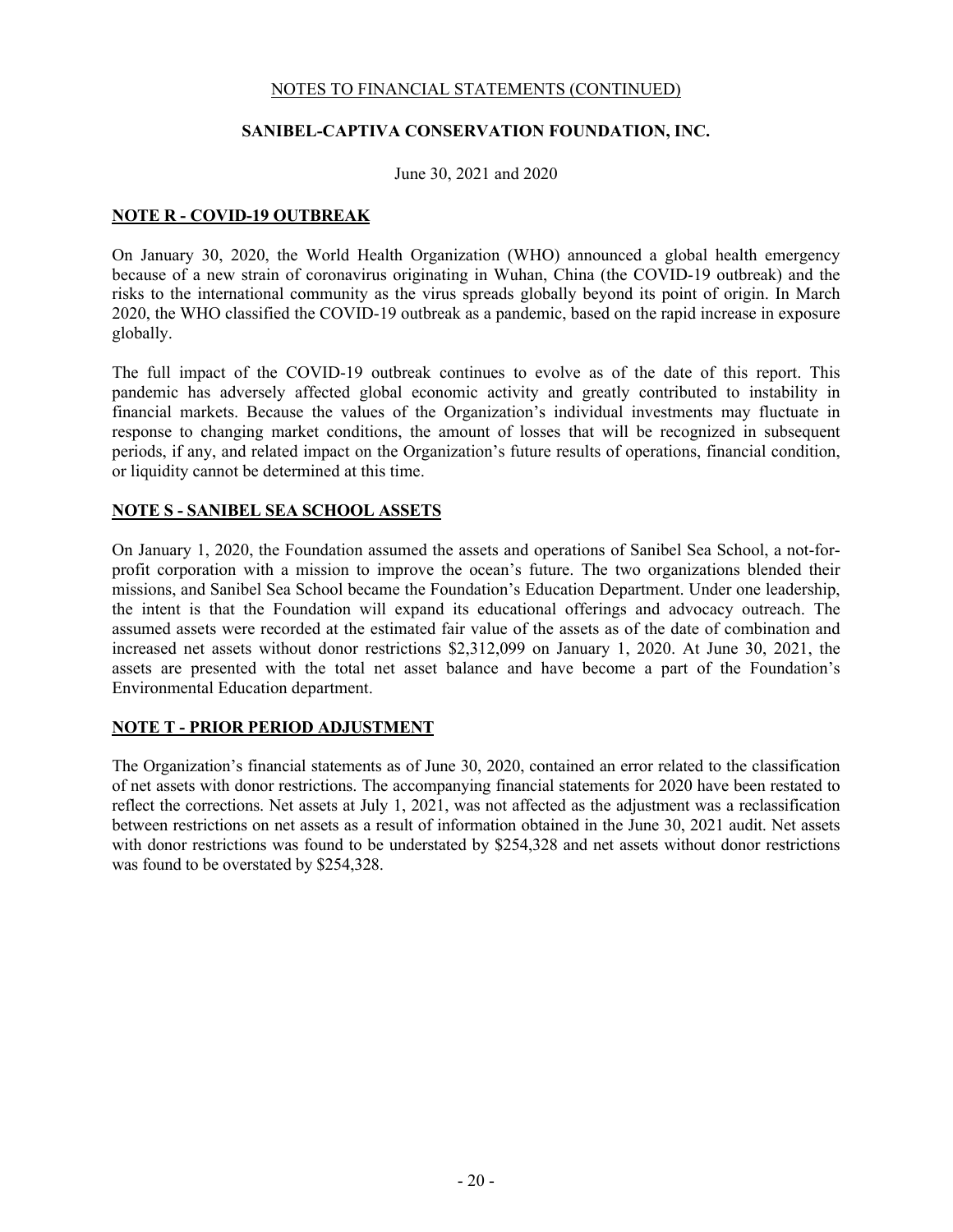## **SANIBEL-CAPTIVA CONSERVATION FOUNDATION, INC.**

June 30, 2021 and 2020

#### **NOTE U - FUNCTIONAL EXPENSES**

The cost of providing program services and supporting activities has been summarized on a functional basis below. Expenses directly attributable to a specific functional activity of the Foundation are reported as expenses of those functional activities.

Land Acquisition Expenses:

|                   |                                |    | 2021   | 2020   |
|-------------------|--------------------------------|----|--------|--------|
| Depreciation      |                                | S  | 33,165 | 31,872 |
| General office    |                                |    | 64     | 400    |
| Professional fees |                                |    | 7,030  |        |
|                   | TOTAL LAND AQUISITION EXPENSES | \$ | 40,259 | 32,272 |

Native Landscape and Garden Center Expenses:

|                                                | 2021     |         | 2020          |         |
|------------------------------------------------|----------|---------|---------------|---------|
| <b>Bank</b> fees                               | <b>S</b> | 2,650   | $\mathcal{S}$ | 797     |
| Contract labor                                 |          | 12,425  |               | 18,228  |
| Depreciation                                   |          | 12,472  |               | 16,249  |
| General office                                 |          | 2,561   |               | 2,763   |
| Health, dental, life, and disability insurance |          | 28,730  |               | 32,403  |
| Insurance                                      |          | 0       |               | 5,993   |
| Payroll taxes                                  |          | 16,108  |               | 18,253  |
| Postage and shipping                           |          | 13      |               | 48      |
| Printing and copying                           |          | 339     |               | 839     |
| Program                                        |          | 63,823  |               | 52,746  |
| Repairs and maintenance                        |          | 9,580   |               | 9,425   |
| Retirement plan contribution                   |          | 7,661   |               | 15,189  |
| Salaries and wages                             |          | 205,580 |               | 226,758 |
| Supplies and equipment                         |          | 2,306   |               | 3,057   |
| Telephone                                      |          | 3,677   |               | 3,520   |
| Travel and conferences                         |          | 4,121   |               | 4,204   |
| Utilities                                      |          | 8,212   |               | 8,841   |
| Workers' Compensation insurance                |          | 4,351   |               | 3,147   |
| TOTAL NATIVE LANDSCAPES AND GARDEN             |          |         |               |         |
| <b>CENTER EXPENSES</b>                         | \$       | 384,609 | \$            | 422,460 |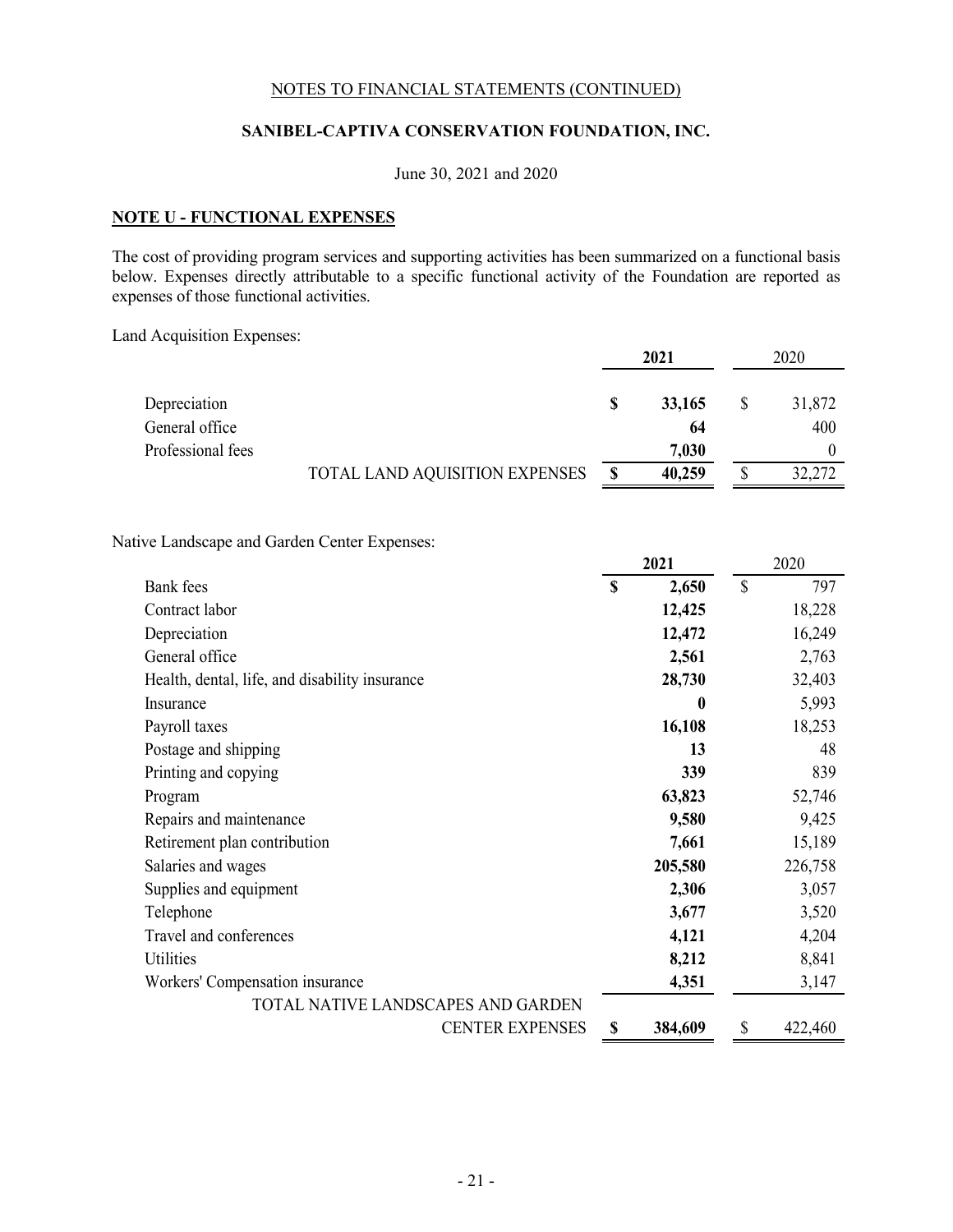# **SANIBEL-CAPTIVA CONSERVATION FOUNDATION, INC.**

June 30, 2021 and 2020

## **NOTE U - FUNCTIONAL EXPENSES (CONTINUED)**

Habitat Management Expenses:

|                                                |          | 2021    | 2020          |
|------------------------------------------------|----------|---------|---------------|
| Contract labor                                 | <b>S</b> | 9,219   | \$<br>6,600   |
| Depreciation                                   |          | 58,755  | 89,347        |
| General office                                 |          | 1,218   | 885           |
| Health, dental, life, and disability insurance |          | 25,890  | 26,226        |
| Insurance                                      |          | 0       | 9,436         |
| Miscellaneous                                  |          | 855     | 38            |
| Payroll taxes                                  |          | 15,153  | 16,659        |
| Postage and shipping                           |          | 25      | 17            |
| Printing and copying                           |          | 246     | 1,002         |
| Professional fees                              |          | 600     | 50            |
| Program                                        |          | 0       | 6,856.17      |
| Repairs and maintenance                        |          | 15,004  | 20,173        |
| Retirement plan contribution                   |          | 6,404   | 9,802         |
| Salaries and wages                             |          | 195,399 | 206,879       |
| Supplies and equipment                         |          | 19,923  | 7,656         |
| Telephone                                      |          | 4,812   | 4,143         |
| Travel and conference                          |          | 20      | 2,724         |
| Utilities                                      |          | 4,405   | 4,540         |
| Workers' Compensation insurance                |          | 3,046   | 2,561         |
| TOTAL HABITAT MANAGEMENT EXPENSES              | <b>S</b> | 360,974 | \$<br>415,594 |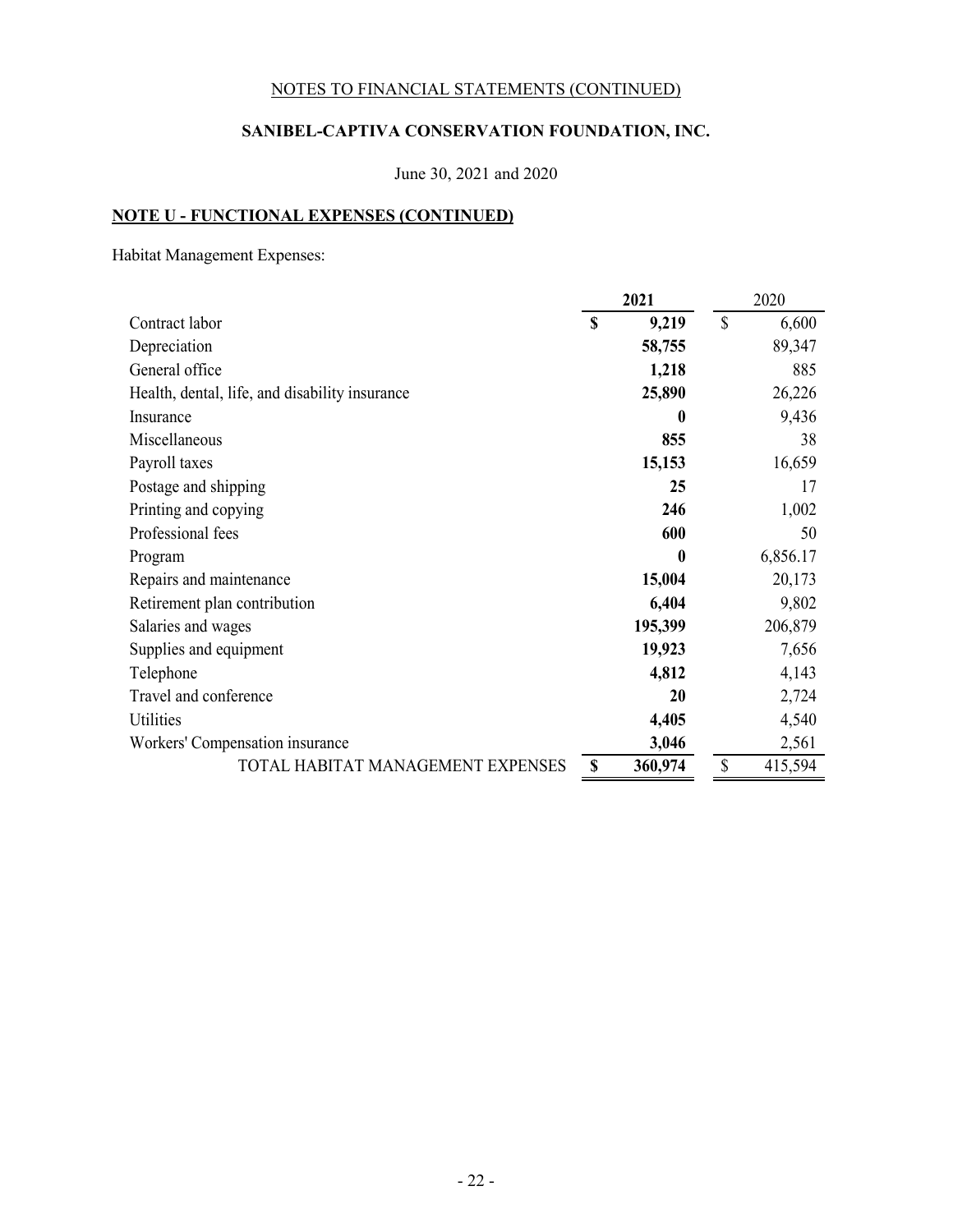# **SANIBEL-CAPTIVA CONSERVATION FOUNDATION, INC.**

June 30, 2021 and 2020

## **NOTE U - FUNCTIONAL EXPENSES (CONTINUED)**

|  |  |  | Marine Lab Expenses: |
|--|--|--|----------------------|
|--|--|--|----------------------|

|                                                | 2021     |         |               | 2020    |  |
|------------------------------------------------|----------|---------|---------------|---------|--|
| Contract labor                                 | <b>S</b> | 4,825   | $\mathcal{S}$ | 3,289   |  |
| Depreciation                                   |          | 145,873 |               | 194,608 |  |
| General office                                 |          | 1,850   |               | 2,045   |  |
| Health, dental, life, and disability insurance |          | 34,736  |               | 36,195  |  |
| Miscellaneous                                  |          | 5,000   |               | 24      |  |
| Payroll taxes                                  |          | 26,865  |               | 29,384  |  |
| Postage and shipping                           |          | 1,094   |               | 1,367   |  |
| Printing and copying                           |          | 0       |               | 175     |  |
| Professional fees                              |          | 72,143  |               | 63,478  |  |
| Program                                        |          |         |               | 875     |  |
| Rent                                           |          | 84,000  |               | 84,000  |  |
| Repairs and maintenance                        |          | 15,584  |               | 13,560  |  |
| Retirement plan contribution                   |          | 12,391  |               | 25,955  |  |
| Salaries and wages                             |          | 342,410 |               | 372,295 |  |
| Supplies and equipment                         |          | 24,081  |               | 21,062  |  |
| Telephone                                      |          | 6,383   |               | 5,716   |  |
| Travel and conference                          |          | 0       |               | 6,710   |  |
| Utilities                                      |          | 5,062   |               | 5,787   |  |
| Workers' Compensation insurance                |          | 6,280   |               | 46,485  |  |
| TOTAL MARINE LAB EXPENSES                      | \$       | 788,577 | \$            | 913,010 |  |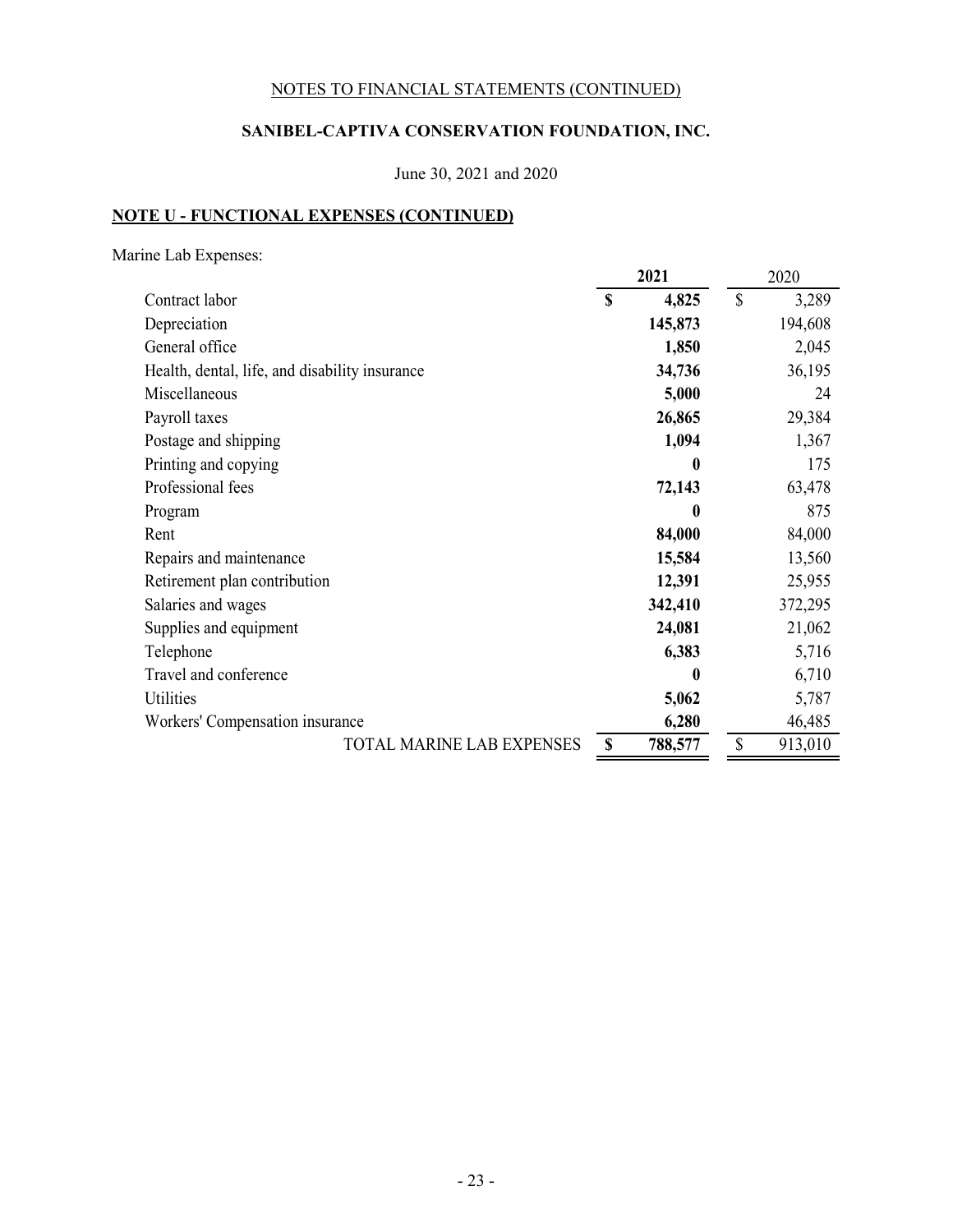# **SANIBEL-CAPTIVA CONSERVATION FOUNDATION, INC.**

June 30, 2021 and 2020

## **NOTE U - FUNCTIONAL EXPENSES (CONTINUED)**

Environmental Education Expenses:

|                                                |               | 2021    |             | 2020    |
|------------------------------------------------|---------------|---------|-------------|---------|
| <b>Bank</b> fees                               | <sup>\$</sup> | 2,244   | $\mathbf S$ | 1,864   |
| Contract labor                                 |               | 19,645  |             | 4,755   |
| Depreciation                                   |               | 66,864  |             | 41,938  |
| General office                                 |               | 9,186   |             | 6,391   |
| Health, dental, life, and disability insurance |               | 64,470  |             | 38,029  |
| Miscellaneous expense                          |               | 350     |             | 62,362  |
| Payroll taxes                                  |               | 42,195  |             | 33,446  |
| Postage and shipping                           |               | 1,543   |             | 1,690   |
| Printing and copying                           |               | 1,410   |             | 3,872   |
| Professional fees                              |               | 60,497  |             | 40,442  |
| Program                                        |               | 65,126  |             | 115,157 |
| Repairs and maintenance                        |               | 23,045  |             | 14,385  |
| Retirement plan contribution                   |               | 19,879  |             | 27,406  |
| Salaries and wages                             |               | 529,992 |             | 414,222 |
| Supplies and equipment                         |               | 24,320  |             | 16,432  |
| Telephone                                      |               | 5,827   |             | 3,358   |
| Travel and conference                          |               | 793     |             | 8,881   |
| Utilities                                      |               | 8,082   |             | 3,161   |
| Workers' Compensation insurance                |               | 8,038   |             | 19,852  |
| TOTAL ENVIRONMENTAL EDUCATION EXPENSES         | \$            | 953,506 | \$          | 857,643 |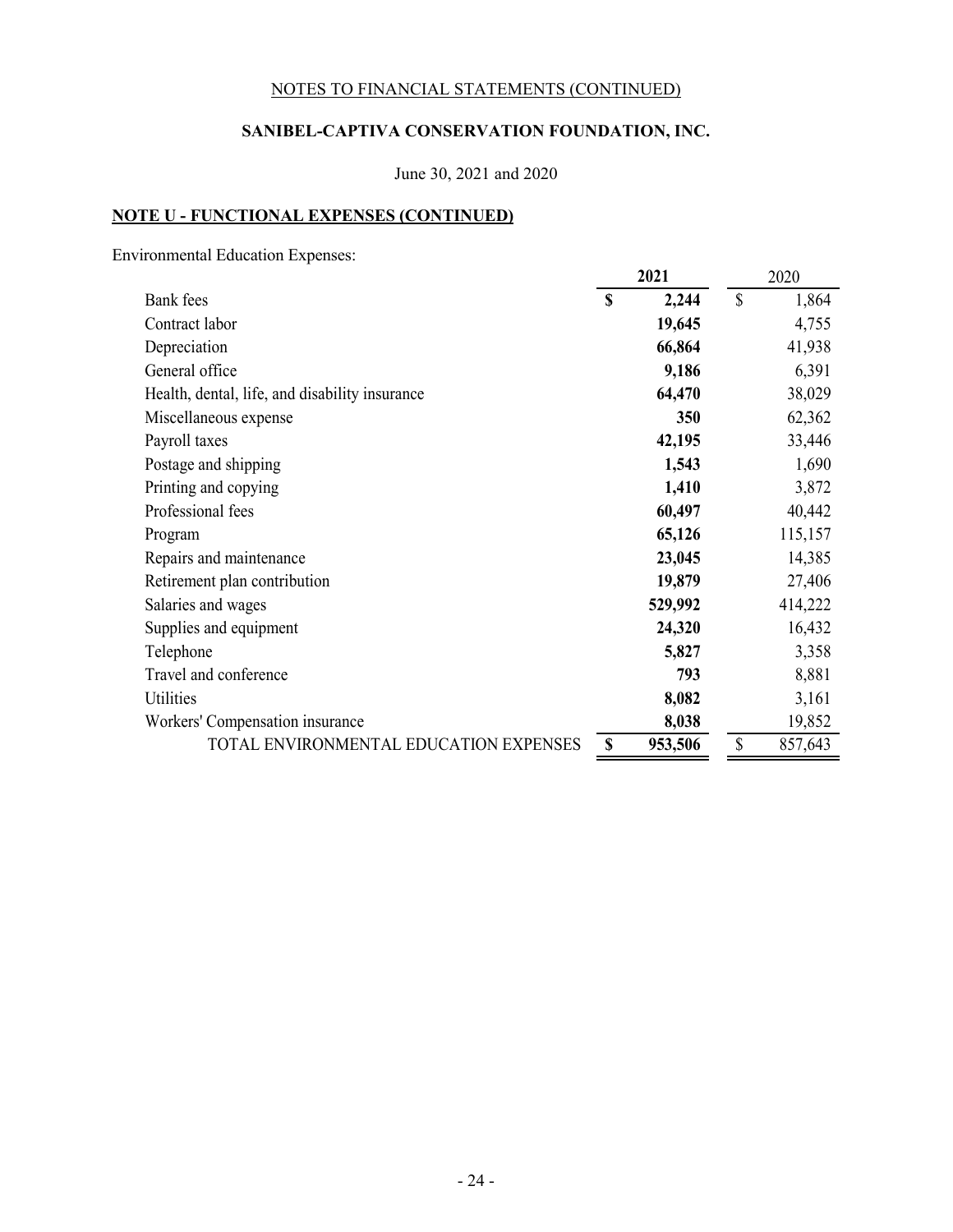# **SANIBEL-CAPTIVA CONSERVATION FOUNDATION, INC.**

June 30, 2021 and 2020

## **NOTE U - FUNCTIONAL EXPENSES (CONTINUED)**

Coastal Wildlife Expenses:

|                                                | 2021 |         | 2020          |         |
|------------------------------------------------|------|---------|---------------|---------|
| Contract labor                                 | S    | 17,145  | $\mathcal{S}$ | 16,889  |
| Depreciation                                   |      | 9,830   |               | 1,101   |
| General office                                 |      | 397     |               | 281     |
| Health, dental, life, and disability insurance |      | 25,748  |               | 18,548  |
| Miscellaneous                                  |      | 0       |               | 2,947   |
| Payroll taxes                                  |      | 20,703  |               | 18,191  |
| Postage and shipping                           |      | 909     |               | 417     |
| Printing and copying                           |      | 2,355   |               | 2,746   |
| Professional fees                              |      | 55,657  |               | 14,176  |
| Repairs and maintenance                        |      | 16,269  |               | 5,955   |
| Retirement plan contribution                   |      | 8,837   |               | 13,459  |
| Salaries and wages                             |      | 258,625 |               | 224,752 |
| Supplies and equipment                         |      | 25,546  |               | 19,434  |
| Travel and conference                          |      | 323     |               | 3,496   |
| Workers' Compensation insurance                |      | 3,231   |               | 2,587   |
| TOTAL COASTAL WILDLIFE EXPENSES                | S    | 445,575 | \$            | 344,979 |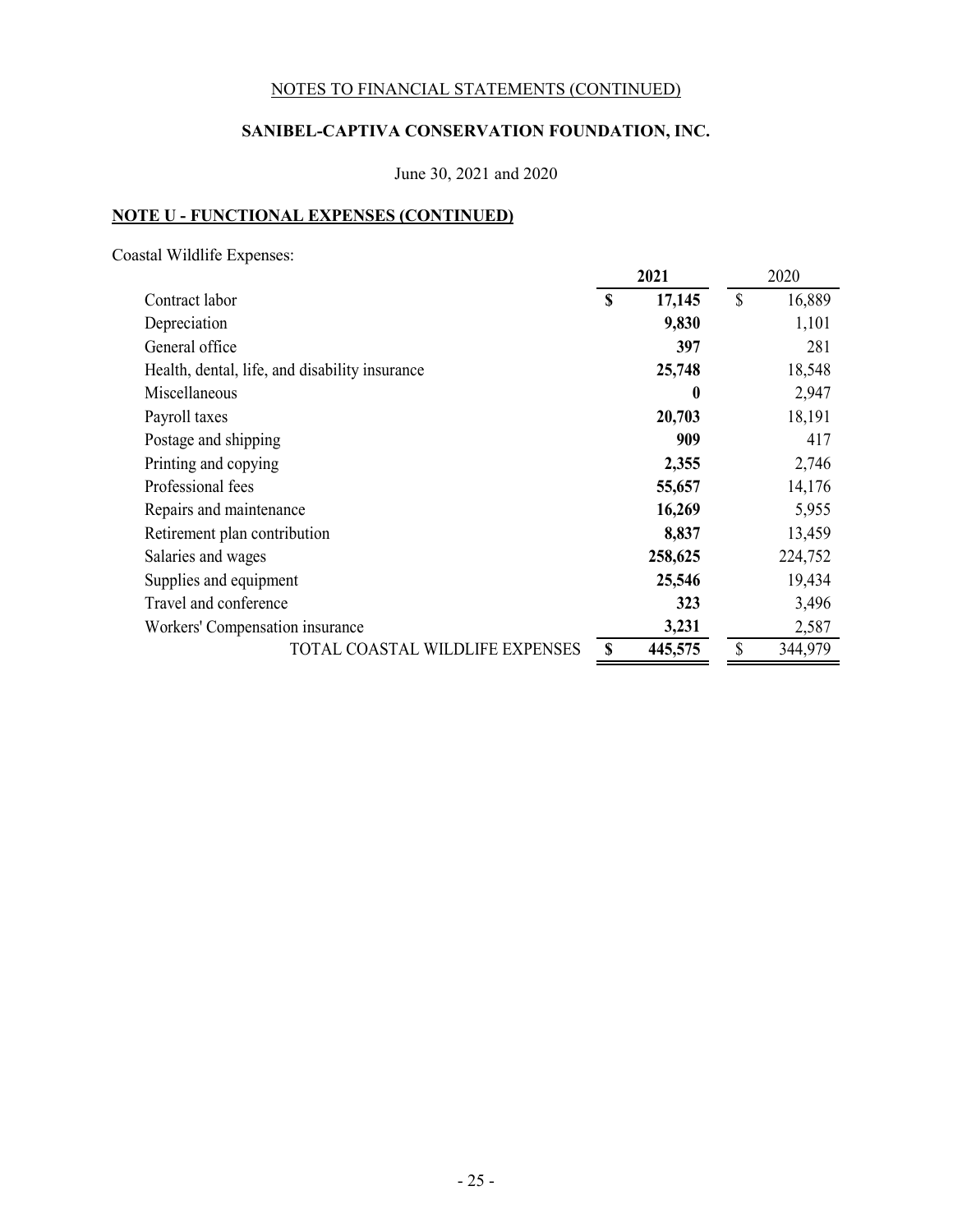# **SANIBEL-CAPTIVA CONSERVATION FOUNDATION, INC.**

June 30, 2021 and 2020

## **NOTE U - FUNCTIONAL EXPENSES (CONTINUED)**

General and Administrative Expenses:

|                                                | 2021        |           | 2020 |          |
|------------------------------------------------|-------------|-----------|------|----------|
| Bad debt                                       | $\mathbf S$ | 12,052    | \$   | $\theta$ |
| <b>Bank</b> fees                               |             | 11,209    |      | 12,524   |
| Contract labor                                 |             | 226,281   |      | 168,950  |
| Depreciation                                   |             | 26,409    |      | 29,960   |
| General office                                 |             | 15,627    |      | 9,855    |
| Health, dental, life, and disability insurance |             | 14,583    |      | 22,805   |
| Insurance                                      |             | 228,188   |      | 104,017  |
| Investment fees                                |             | 55,138    |      | 57,796   |
| Meals                                          |             | 8,558     |      | 8,295    |
| Miscellaneous                                  |             | 9,694     |      | 44,805   |
| Payroll taxes                                  |             | 16,835    |      | 16,657   |
| Postage and shipping                           |             | 5,781     |      | 4,103    |
| Printing and copying                           |             | 43,788    |      | 54,533   |
| Professional fees                              |             | 148,189   |      | 121,721  |
| Program                                        |             | 0         |      | 9,389    |
| Repairs and maintenance                        |             | 26,640    |      | 39,881   |
| Retirement plan contribution                   |             | 7,077     |      | 15,919   |
| Salaries and wages                             |             | 379,884   |      | 142,689  |
| Supplies and equipment                         |             | 7,513     |      | 21,308   |
| Telephone                                      |             | 25,749    |      | 13,356   |
| Travel and conference                          |             | 20,938    |      | 33,387   |
| Utilities                                      |             | 21,490    |      | 21,705   |
| Workers' Compensation insurance                |             | 25,653    |      | 582      |
| TOTAL GENERAL AND ADMINISTRATIVE EXPENSES      | \$          | 1,337,276 | \$   | 954,237  |